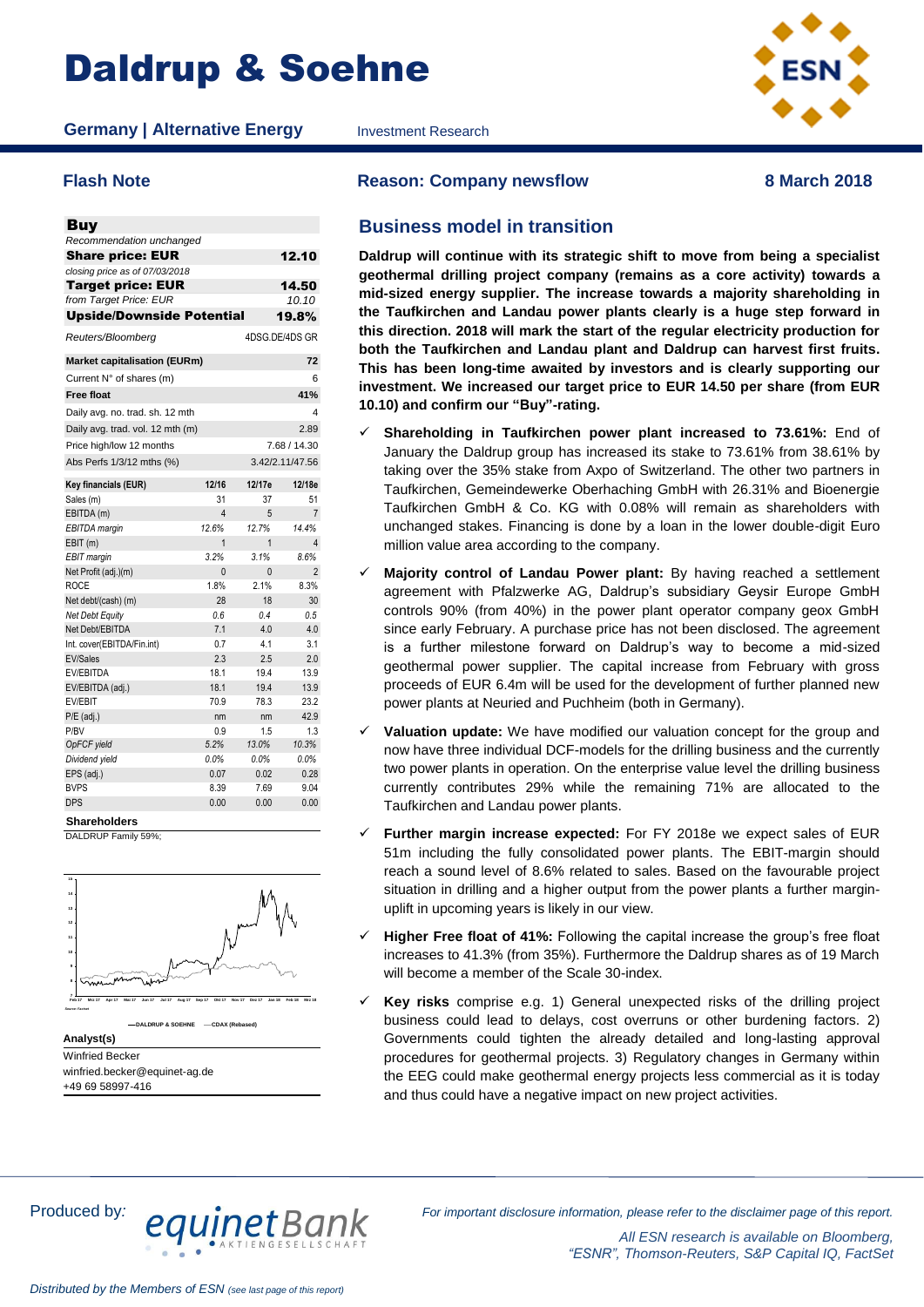



# **Investment Case in Charts**







*Source: Company data, equinet research Source: Company data, equinet research*



#### **Exhibit 1: Renewables will gain in importance Exhibit 2: Geothermal energy capacity is growing**











*Source: Company data, equinet research Source: Company data, equinet research*

equinetBank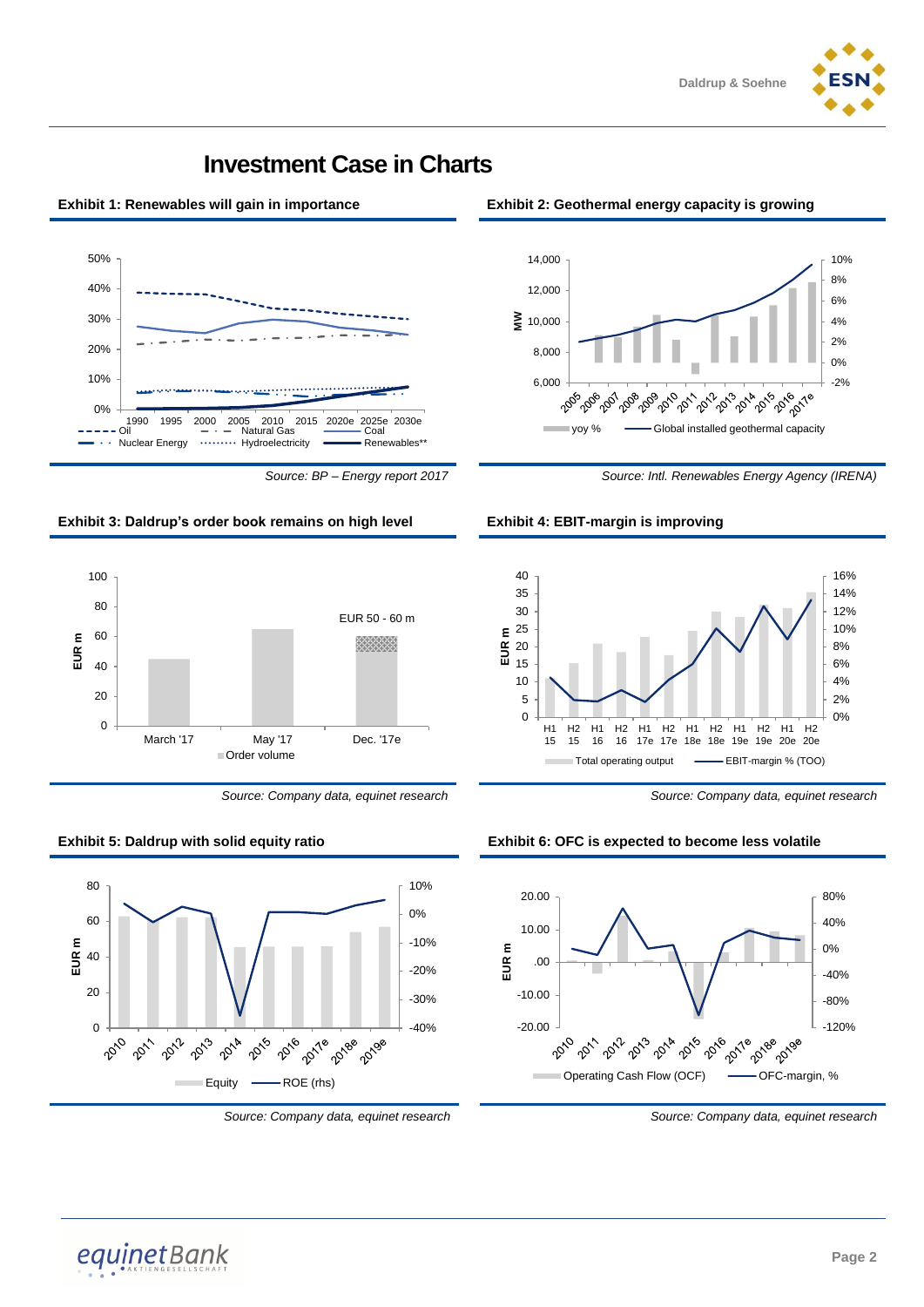

# **Valuation update**

- New target price increased to rounded EUR 14.50 (old: EUR 10.10) per share
- Further significant upside potential to current share price of 19.6%
- Recommendation confirmed with "Buy"
- Two power plants currently contribute 71% of the group's EV

#### **Valuation summary**

We have revised our valuation methodology for the Daldrup group. Due to the changing business model from now on the individual contributions from the drilling business and from the currently two geothermal power plants in operation become more transparent. Both Taufkirchen and Landau (Pfalz) from 2018 onwards will presumably start with the regular electricity production in addition to district heating output. Neuried in this respect is in a very early stage of the project and with regard to valuation at this point in time we classify it as a claim.

#### **Exhibit 7: Daldrup: DCF-valuation summary**

| Activity (EUR m)        | <b>Enterprise value</b><br>100% | <b>Equity value</b><br>Daldrup shareholding | Value per Daldrup share, EUR |
|-------------------------|---------------------------------|---------------------------------------------|------------------------------|
| Drilling business *     | 43.4                            | 39.9                                        | 6.65                         |
| Geothermal power plants |                                 |                                             |                              |
| Taufkirchen             | 85.1                            | 44.2                                        | 5.54                         |
| Landau (Pfalz)          | 22.0                            | 18.2                                        | 2.28                         |
| Daldrup & Söhne Group   | 150.5                           | 102.3                                       | 14.47                        |
| Current Price (€)       |                                 |                                             | 12.10                        |
| Upside                  |                                 |                                             | 19.6%                        |

*Source: equinet research*

Based on publicly available information and our own assumptions we have made twenty years projections for the two geothermal power plants for both electricity and district heating production (see paragraph "Projections for Daldrup's geothermal power plants"). These projections deliver the input factors for the DCF models. In addition we set up a third DCFmodel for the drilling business of the Daldrup group. The aggregated value per Daldrup share comes out at rounded EUR 14.50 per share. That will give the shares currently an upside potential of 19.6% and we clearly maintain our "Buy"-recommendation for the Daldrup shares. Long-term the number of geothermal power plants under the control of Daldrup should increase in our view but is not yet factored in in our valuation.

With regard to our base assumptions we are using in all models a risk free rate of 3.5% and a premium equity rate of 5.0%. Our beta factor varies and for the more cyclical drilling business we use 1.3, while for the two geothermal power plants we use betas of 0.5. This in particular reflects the fact that there is no risk with regard to selling electricity volumes for the next twenty years. Concerning the terminal growth rate we use 2%.

The drilling business includes the four segments Geothermal Energy, EDS, Raw Materials & Exploration and Water Procurement. These activities currently are faced with strong demand from European markets. The project pipeline is in a range of more than EUR 100m according to our assessment. That gives us confidence that Daldrup's drilling equipment is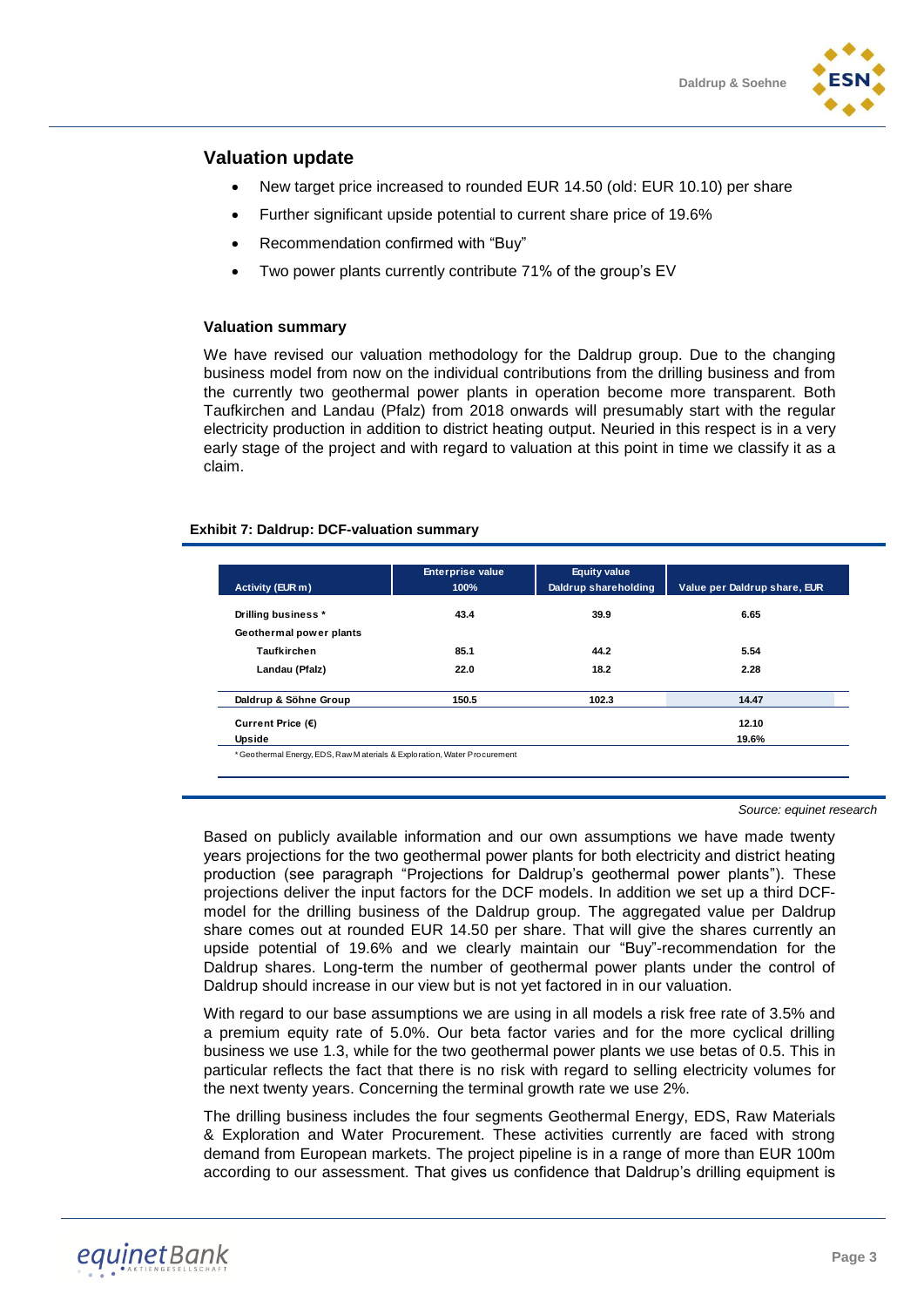utilized on high levels well until mid of 2019 or even longer. Orders came from important customers in Bavaria, Germany or from Belgium and the Netherlands e.g. for greenhouses.

|                                  |        |         | Phase I  |        |                       |                       |         | <b>Phase II</b> |                     |                    | Phase III |
|----------------------------------|--------|---------|----------|--------|-----------------------|-----------------------|---------|-----------------|---------------------|--------------------|-----------|
| EUR <sub>m</sub>                 | 2017e  | 2018e   | 2019e    | 2020e  | 2021e                 | 2022e                 | 2023e   | 2024e           | 2025e               | 2026e              |           |
| <b>Total operating output</b>    | 40.5   | 43.4    | 49.3     | 54.5   | 56.0                  | 57.5                  | 58.9    | 60.3            | 61.7                | 63.0               |           |
| growth rate                      | 2.6%   | 7.3%    | 13.6%    | 10.5%  | 2.8%                  | 2.6%                  | 2.5%    | 2.4%            | 2.3%                | 2.1%               |           |
| <b>EBIT</b>                      | 1.2    | 1.8     | 2.2      | 2.7    | 3.3                   | 3.6                   | 3.9     | 4.1             | 4.4                 | 4.7                |           |
| EBIT margin                      | 2.8%   | 4.1%    | 4.5%     | 5.0%   | 5.9%                  | 6.2%                  | 6.5%    | 6.9%            | 7.2%                | 7.5%               |           |
| Tax                              | $-0.3$ | $-0.5$  | $-0.7$   | $-0.8$ | $-1.0$                | $-1.1$                | $-1.2$  | $-1.2$          | $-1.3$              | $-1.4$             |           |
| <b>Tax</b> rate                  | 30%    | 30%     | 30%      | 30%    | 30%                   | 30%                   | 30%     | 30%             | 30%                 | 30%                |           |
| Depr. & Amort.                   | 3.5    | 3.0     | 2.8      | 2.4    | 2.7                   | 1.9                   | 1.6     | 1.4             | 1.3                 | 1.2                |           |
| % of sales                       | 8.6%   | 6.8%    | 5.6%     | 4.4%   | 4.8%                  | 3.4%                  | 2.6%    | 2.3%            | 2.1%                | 1.9%               |           |
| Capex                            | $-1.5$ | $-1.8$  | $-1.8$   | $-1.7$ | $-1.7$                | $-1.4$                | $-1.3$  | $-1.3$          | $-1.3$              | $-1.3$             |           |
| % of sales                       | 3.6%   | 4.3%    | 3.6%     | 3.0%   | 3.0%                  | 2.5%                  | 2.2%    | 2.1%            | 2.1%                | 2.0%               |           |
| Change in WC & P                 | $-0.5$ | 0.1     | -0.8     | $-0.4$ | $-0.2$                | $-0.2$                | $-0.2$  | $-0.2$          | $-0.2$              | $-0.2$             |           |
| %of sales                        | 1.3%   | $-0.1%$ | 1.6%     | 0.8%   | 0.3%                  | 0.3%                  | 0.3%    | 0.3%            | 0.3%                | 0.3%               |           |
| <b>Free Cash Flow</b>            | 2.3    | 2.4     | 1.8      | 2.2    | 3.2                   | 2.8                   | 2.8     | 2.8             | 2.9                 | 3.1                | 49.8      |
| growth rate                      | nm     | 5.3%    | $-26.7%$ | 24.1%  | 44.5%                 | $-11.1%$              | $-3.1%$ | 1.9%            | 4.5%                | 4.3%               | 2.0%      |
| <b>Present Value FCF</b>         | 2.3    | 2.3     | 1.5      | 1.8    | 2.4                   | 1.9                   | 1.7     | 1.6             | 1.6                 | 1.5                | 24.7      |
|                                  |        |         |          |        |                       |                       |         |                 |                     |                    |           |
| PV Phase I                       |        | 10.3    |          |        | <b>Risk free rate</b> |                       | 3.50%   |                 |                     | Targ. equity ratio | 75%       |
| PV Phase II                      |        | 8.4     |          |        |                       | <b>Premium Equity</b> | 5.00%   |                 | Beta                |                    | 1.3       |
| PV Phase III                     |        | 24.7    |          |        | Premium Debt          |                       | 2.00%   |                 | <b>WACC</b>         |                    | 8.28%     |
| <b>Enterprise value</b>          |        | 43.4    |          |        | Sensitivity           |                       |         |                 | Growth in phase III |                    |           |
| - Net Debt (Cash)                |        | 21.2    |          |        |                       |                       | 1.0%    | 1.5%            | 2.0%                | 2.5%               | 3.0%      |
| - Pension Provisions             |        | 0.8     |          |        |                       | 7.45%                 | 6.9     | 7.3             | 7.7                 | 8.3                | 8.9       |
| - Minorities & Peripherals       |        | 0.1     |          |        |                       | 7.86%                 | 6.4     | 6.8             | 7.1                 | 7.6                | 8.1       |
| + MV of financial assets         |        | 18.6    |          |        | <b>WACC</b>           | 8.28%                 | 6.1     | 6.3             | 6.7                 | 7.0                | 7.5       |
| - Paid-out dividends for last FY |        | 0.0     |          |        |                       | 8.69%                 | 5.7     | 5.9             | 6.2                 | 6.5                | 6.9       |
| +/- Other EV items               |        |         |          |        |                       | 9.10%                 | 5.4     | 5.6             | 5.8                 | 6.1                | 6.4       |
|                                  |        |         |          |        |                       |                       |         |                 |                     |                    |           |
| <b>Equity value</b>              |        | 39.9    |          |        |                       |                       |         |                 |                     |                    |           |
| Number of shares                 |        | 5.990   |          |        |                       |                       |         |                 |                     |                    |           |
| Value per share $(\epsilon)$     |        | 6.65    |          |        |                       |                       |         |                 |                     |                    |           |

#### **Exhibit 8: Daldrup – DCF-model: Drilling business**

*Source: equinet research* 

Long-term renewable energy sources will gain in importance in Europe and that is in our view a solid basis for further long-term growth. Daldrup as one of the technological leading geothermal drilling companies in Europe, in particular for deep geothermal projects (up to 6,000 meters), is in a leading position to participate from this rise in demand.

We calculate an EV of EUR 43.4m; the equity value came out EUR 39.9m or EUR 6.65 per share. This represents 46% of our current target price. The market value of financial assets includes a loan receivable of EUR 8.6m. Furthermore Daldrup group holds four claims for the development of further geothermal power plants. According to former company presentations we have identified four claims, among them Starnberg and Scheftlarn, all located in Bavaria. We value each of these claims with EUR 2m and have not yet factored in a much higher value for a power plant in full operation, because it is too far away from operation. With regard to its early project stage we have also classified Neuried as a "claim" with a value of EUR 2m too.

The 10% capital increase without subscription rights from February 2018 resulted in a gross cash inflow of EUR 6.4m. It will be used for two further geothermal power plants in Neuried and Puchheim, both in Germany. On one hand the higher capital will dilute all per share data (new number of shares: 5.989500) while we have included the new cash in the "net debt (cash)"-line of our DCF-model.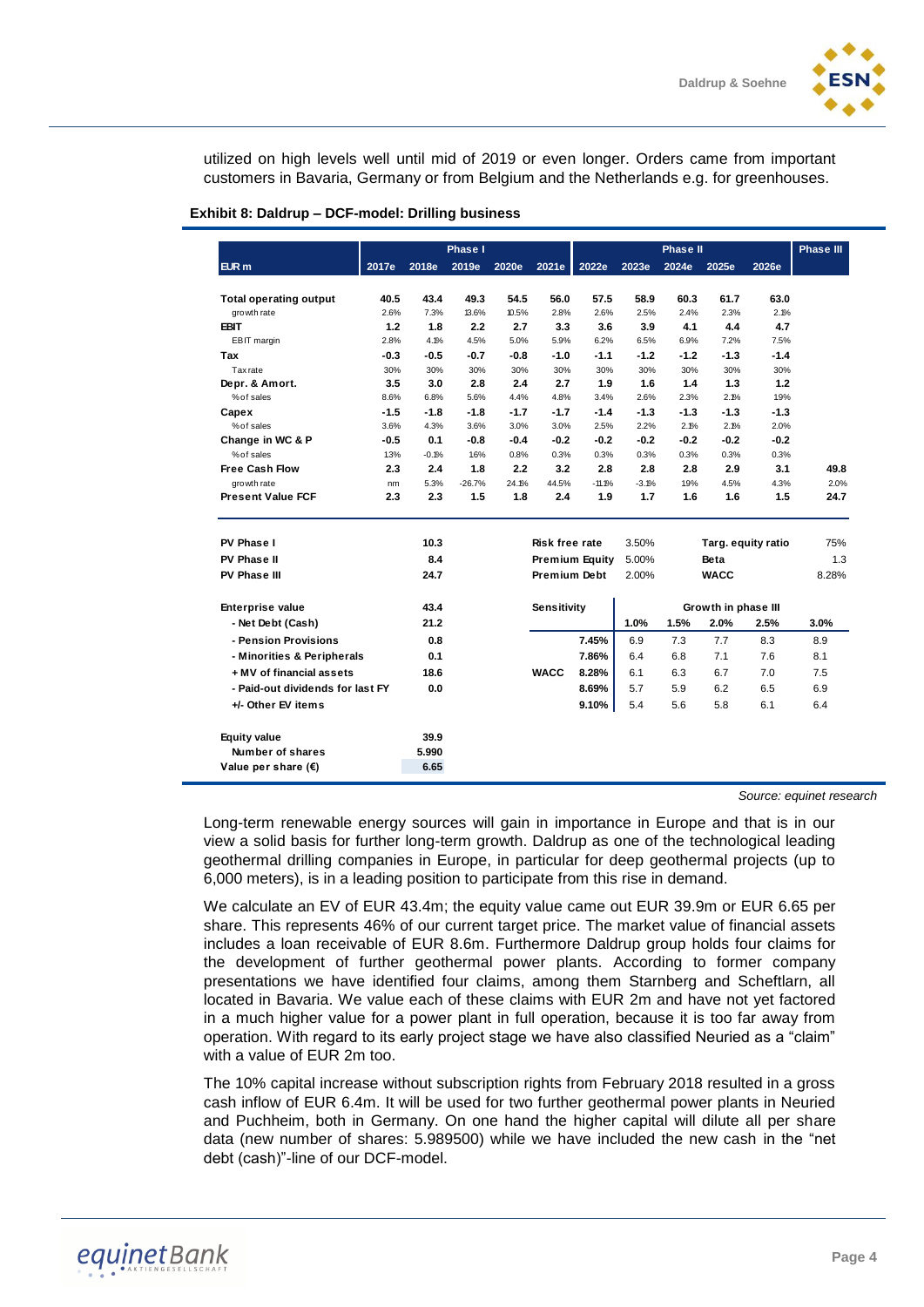

For the Taufkirchen plant we expect after a ramp-up phase long-term steady sales per year (equal to total operating output) of EUR 8.8m both from electricity and district heating. We have assumed a linear depreciation of EUR 2.3m per year (from 2028e onwards EUR 2.2m) and maintenance capex of EUR 0.1m for the plant. Working capital items are negligible. We use an individual tax rate for Taufkirchen of 26.7%, including corporation tax, solidarity tax and trade tax. For the first four years of operation we assume the company is able to use tax losses carried forward.

#### **Phase III EUR m 2017e 2018e 2019e 2020e 2021e 2022e 2023e 2024e 2025e 2026-2037e 2038e Total operating output 0.0 7.1 8.0 8.8 8.8 8.8 8.8 8.8 8.8 105.7 5.4** growth rate 0.0% 0.0% 13.3% 10.0% 0.0% 0.3% 0.7% 1.0% 1.3% -39.0% **EBIT 0.0 2.0 2.9 3.6 3.6 3.6 3.6 3.6 3.6 44.3 2.6** EBIT margin 0.0% 28.6% 36.3% 40.8% 40.8% 40.7% 40.7% 40.7% 40.6% 40.6% **Tax 0.0 -0.1 -0.1 -0.2 -0.2 -1.0 -1.0 -1.0 -1.0 -11.8 -0.7** Tax rate 0.0% 5.0% 5.0% 5.0% 5.0% 26.7% 26.7% 26.7% 26.7% 26.7% **Depr. & Amort. 0.0 2.3 2.3 2.3 2.3 2.3 2.3 2.3 2.3 26.0 1.5** % of sales 0.0% 32.5% 28.7% 26.1% 26.1% 26.1% 26.1% 26.1% 26.1% 27.9% **Capex 0.0 -0.1 -0.1 -0.1 -0.1 -0.1 -0.1 -0.1 -0.1 -1.1 -0.1** % of sales 0.0% 1.4% 1.2% 1.1% 1.1% 1.1% 1.1% 1.1% 1.1% 1.9% **Change in WC & P 0.0 0.0 0.0 0.0 0.0 0.0 0.0 0.0 0.0 0.0 0.0** % of sales 0.0% 0.0% 0.0% 0.0% 0.0% 0.0% 0.0% 0.0% 0.0% 0.0% **Free Cash Flow 0.0 4.1 5.0 5.6 5.6 4.8 4.8 4.8 4.8 57.3 3.3 111.1** growth rate 0.0% 0.0% 20.4% 13.1% 0.0% -13.9% 0.0% 0.0% 0.0% -29.7% 2.0% **Present Value FCF 0.0 4.0 4.5 4.9 4.6 3.8 3.6 3.4 3.3 26.9 1.2 23.0 PV Phase I 18.0 Risk free rate** 3.50% **Targ. equity ratio** 60.00% **PV Phase II 44.0 Premium Equity** 5.00% **Beta** 0.5 **PV Phase III 23.0 Premium Debt** 2.00% **WACC** 5.1% **Enterprise value 85.1 - Net Debt (Cash) 25.0 - Pension Provisions 0.0 - Minorities & Peripherals 15.9 + MV of financial assets 0.0 - Paid-out dividends for last FY 0.0 +/- Other EV items 0.0 Equity value 44.2 Number of shares 5.990 Value per share (€) 7.38 Minorities (Geysir E. 25%) 1.85 Value per share (€) group level 5.54 Phase I Phase II**

# **Exhibit 9: Daldrup – DCF-model: Power plant Taufkirchen**

*Source: equinet research* 

We arrive at an EV for Taufkirchen of EUR 85.1m. As mentioned financing of the takeover of the 35% stake from the Swiss Axpo is done by a loan and we assume a volume of EUR 25m (derived from 35% of the total investment for Taufkirchen of ~EUR 70m) at an interest rate of ~4% p.a. with a term of 20 years. That is congruent to the length of the fixed feed-intariffs.

As mentioned in Daldrup's adhoc message the stake was acquired by the newly founded Geothermie Taufkirchen GmbH & Co. KG (75.01% owned by Geysir Europe GmbH). This company is also the borrower of the loan and therefore we have allocated the EUR 25m financial debt fully in our Taufkirchen DCF-model. Finally we deduct the minorities held by other shareholders in Geysir Europe GmbH. Not yet included in our projections is the possibility to expand the output by two further boreholes.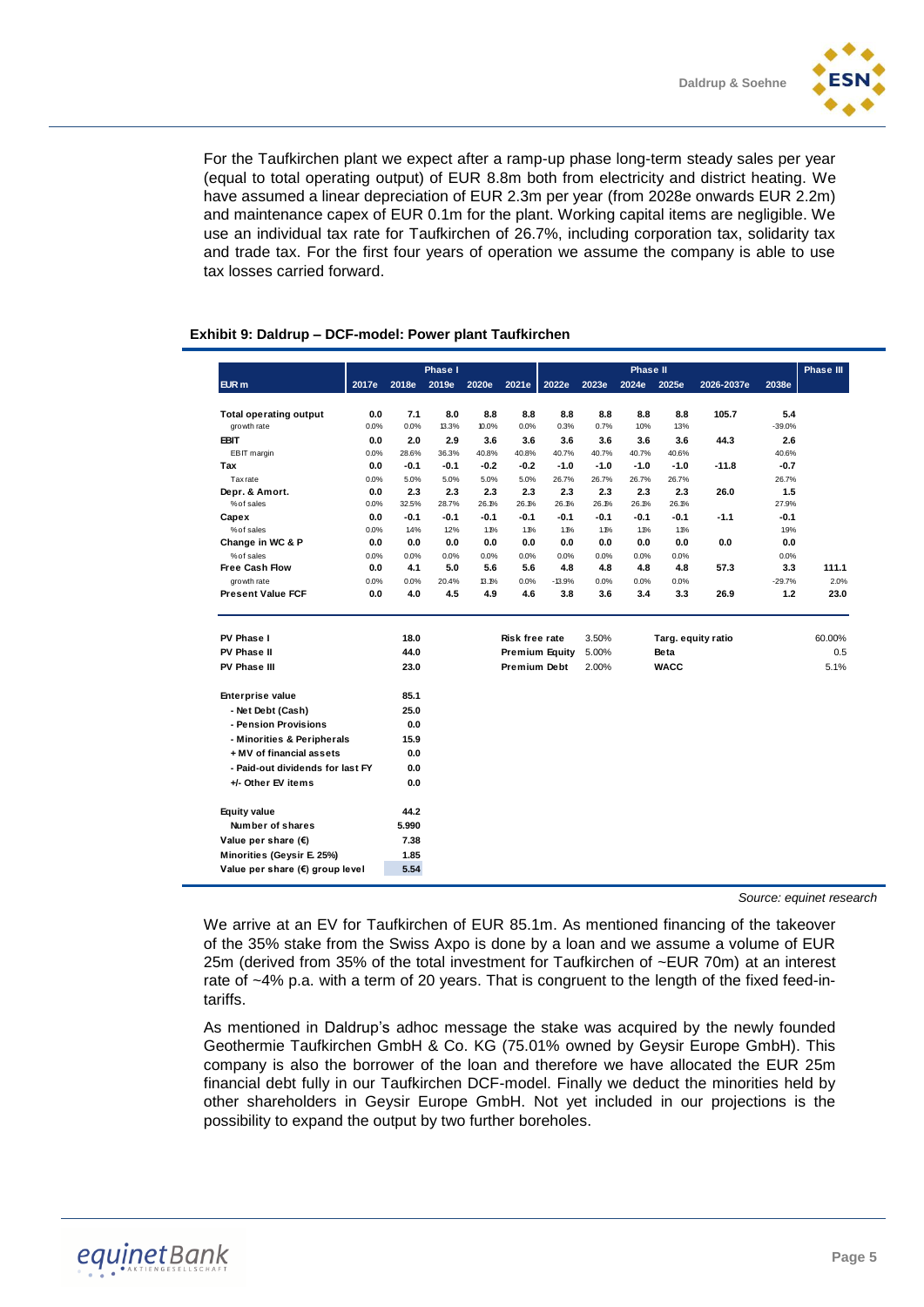We use the same systematic approach and input parameters for the other power plant in Landau. With regard to ownership it is worth to mention that for Landau Daldrup's shareholding most recently increased to 90% held by geox GmbH and on a consolidated basis it is 67.51% (75% of 90%). For Landau we calculate a value per Daldrup share of EUR 2.28 or 16% of our new target price of EUR 14.50.

| EUR <sub>m</sub><br>2018e<br>2019e<br>2020e<br>2021e<br>2022e<br>2023e<br>2025e<br>2026-2037e<br>2038e<br>2017e<br>2024e<br>0.0<br>3.0<br>3.1<br>3.2<br>3.2<br>3.2<br>3.2<br>3.2<br>3.2<br>38.1<br>0.9<br><b>Total operating output</b><br>5.6%<br>1.1%<br>0.0%<br>0.7%<br>1.0%<br>13%<br>growth rate<br>0.0%<br>0.0%<br>0.3%<br>$-718%$<br><b>EBIT</b><br>0.8<br>0.8<br>0.5<br>0.0<br>0.6<br>0.8<br>0.8<br>0.8<br>0.8<br>0.8<br>9.4<br>EBIT margin<br>0.0%<br>20.2%<br>24.4%<br>25.1%<br>25.1%<br>25.0%<br>25.0%<br>24.9%<br>24.9%<br>58.8%<br>$-0.1$<br>$-0.1$<br>$-0.1$<br>$-0.1$<br>$-0.2$<br>$-0.2$<br>$-0.2$<br>$-0.2$<br>$-2.8$<br>$-0.2$<br>Tax<br>0.0<br>30.0%<br><b>Tax rate</b><br>10.0%<br>10.0%<br>10.0%<br>30.0%<br>30.0%<br>30.0%<br>0.0%<br>10.0%<br>30.0%<br>1.0<br>1.0<br>Depr. & Amort.<br>0.0<br>1.0<br>1.0<br>1.0<br>1.0<br>1.0<br>1.0<br>12.0<br>0.1<br>% of sales<br>33.6%<br>31.8%<br>315%<br>31.5%<br>315%<br>31.5%<br>31.5%<br>315%<br>11.2%<br>0.0%<br>$-0.1$<br>$-0.1$<br>$-0.1$<br>$-0.1$<br>$-0.1$<br>$-0.1$<br>$-0.1$<br>$-0.1$<br>Capex<br>0.0<br>$-0.1$<br>$-0.6$<br>5.6%<br>% of sales<br>0.0%<br>1.7%<br>1.6%<br>16%<br>1.6%<br>1.6%<br>1.6%<br>1.6%<br>16%<br>Change in WC & P<br>0.0<br>0.0<br>0.0<br>0.0<br>0.0<br>0.0<br>0.0<br>0.0<br>0.0<br>0.0<br>0.0<br>% of sales<br>0.0%<br>0.0%<br>0.0%<br>0.0%<br>0.0%<br>0.0%<br>0.0%<br>0.0%<br>0.0%<br>0.0%<br><b>Free Cash Flow</b><br>1.5<br>1.6<br>1.7<br>1.7<br>1.5<br>1.5<br>1.5<br>0.4<br>0.0<br>1.5<br>18.0<br>0.0%<br>9.9%<br>17%<br>$-0.1%$<br>$-0.1%$<br>$-0.1%$<br>$-0.1%$<br>$-719%$<br>growth rate<br>0.0%<br>$-9.6%$<br><b>Present Value FCF</b><br>0.0<br>1.4<br>1.5<br>1.4<br>1.4<br>1.2<br>1.1<br>1.1<br>1.0<br>8.9<br>0.1<br>PV Phase I<br>5.8<br>Risk free rate<br>3.50%<br>Targ. equity ratio<br>60.00%<br>PV Phase II<br>13.4<br>5.00%<br>Beta<br>0.5<br><b>Premium Equity</b><br>PV Phase III<br>2.8<br>Premium Debt<br><b>WACC</b><br>5.1%<br>2.00%<br>22.0<br><b>Enterprise value</b><br>- Net Debt (Cash)<br>1.8<br>- Pension Provisions<br>0.0<br>- Minorities & Peripherals<br>2.0<br>+ MV of financial assets<br>0.0<br>- Paid-out dividends for last FY<br>0.0<br>+/- Other EV items<br>0.0<br>18.2<br><b>Equity value</b><br>Number of shares<br>5.990<br>Value per share (€)<br>3.04<br>Minorities (Geysir E. 25%)<br>0.76<br>Value per share (€) group level |  | Phase I |  |  |  | <b>Phase II</b> |  |  |  | Phase III |  |
|--------------------------------------------------------------------------------------------------------------------------------------------------------------------------------------------------------------------------------------------------------------------------------------------------------------------------------------------------------------------------------------------------------------------------------------------------------------------------------------------------------------------------------------------------------------------------------------------------------------------------------------------------------------------------------------------------------------------------------------------------------------------------------------------------------------------------------------------------------------------------------------------------------------------------------------------------------------------------------------------------------------------------------------------------------------------------------------------------------------------------------------------------------------------------------------------------------------------------------------------------------------------------------------------------------------------------------------------------------------------------------------------------------------------------------------------------------------------------------------------------------------------------------------------------------------------------------------------------------------------------------------------------------------------------------------------------------------------------------------------------------------------------------------------------------------------------------------------------------------------------------------------------------------------------------------------------------------------------------------------------------------------------------------------------------------------------------------------------------------------------------------------------------------------------------------------------------------------------------------------------------------------------------------------------------------------------------------------------------------------------------|--|---------|--|--|--|-----------------|--|--|--|-----------|--|
|                                                                                                                                                                                                                                                                                                                                                                                                                                                                                                                                                                                                                                                                                                                                                                                                                                                                                                                                                                                                                                                                                                                                                                                                                                                                                                                                                                                                                                                                                                                                                                                                                                                                                                                                                                                                                                                                                                                                                                                                                                                                                                                                                                                                                                                                                                                                                                                |  |         |  |  |  |                 |  |  |  |           |  |
|                                                                                                                                                                                                                                                                                                                                                                                                                                                                                                                                                                                                                                                                                                                                                                                                                                                                                                                                                                                                                                                                                                                                                                                                                                                                                                                                                                                                                                                                                                                                                                                                                                                                                                                                                                                                                                                                                                                                                                                                                                                                                                                                                                                                                                                                                                                                                                                |  |         |  |  |  |                 |  |  |  |           |  |
|                                                                                                                                                                                                                                                                                                                                                                                                                                                                                                                                                                                                                                                                                                                                                                                                                                                                                                                                                                                                                                                                                                                                                                                                                                                                                                                                                                                                                                                                                                                                                                                                                                                                                                                                                                                                                                                                                                                                                                                                                                                                                                                                                                                                                                                                                                                                                                                |  |         |  |  |  |                 |  |  |  |           |  |
|                                                                                                                                                                                                                                                                                                                                                                                                                                                                                                                                                                                                                                                                                                                                                                                                                                                                                                                                                                                                                                                                                                                                                                                                                                                                                                                                                                                                                                                                                                                                                                                                                                                                                                                                                                                                                                                                                                                                                                                                                                                                                                                                                                                                                                                                                                                                                                                |  |         |  |  |  |                 |  |  |  |           |  |
|                                                                                                                                                                                                                                                                                                                                                                                                                                                                                                                                                                                                                                                                                                                                                                                                                                                                                                                                                                                                                                                                                                                                                                                                                                                                                                                                                                                                                                                                                                                                                                                                                                                                                                                                                                                                                                                                                                                                                                                                                                                                                                                                                                                                                                                                                                                                                                                |  |         |  |  |  |                 |  |  |  |           |  |
|                                                                                                                                                                                                                                                                                                                                                                                                                                                                                                                                                                                                                                                                                                                                                                                                                                                                                                                                                                                                                                                                                                                                                                                                                                                                                                                                                                                                                                                                                                                                                                                                                                                                                                                                                                                                                                                                                                                                                                                                                                                                                                                                                                                                                                                                                                                                                                                |  |         |  |  |  |                 |  |  |  |           |  |
|                                                                                                                                                                                                                                                                                                                                                                                                                                                                                                                                                                                                                                                                                                                                                                                                                                                                                                                                                                                                                                                                                                                                                                                                                                                                                                                                                                                                                                                                                                                                                                                                                                                                                                                                                                                                                                                                                                                                                                                                                                                                                                                                                                                                                                                                                                                                                                                |  |         |  |  |  |                 |  |  |  |           |  |
|                                                                                                                                                                                                                                                                                                                                                                                                                                                                                                                                                                                                                                                                                                                                                                                                                                                                                                                                                                                                                                                                                                                                                                                                                                                                                                                                                                                                                                                                                                                                                                                                                                                                                                                                                                                                                                                                                                                                                                                                                                                                                                                                                                                                                                                                                                                                                                                |  |         |  |  |  |                 |  |  |  |           |  |
|                                                                                                                                                                                                                                                                                                                                                                                                                                                                                                                                                                                                                                                                                                                                                                                                                                                                                                                                                                                                                                                                                                                                                                                                                                                                                                                                                                                                                                                                                                                                                                                                                                                                                                                                                                                                                                                                                                                                                                                                                                                                                                                                                                                                                                                                                                                                                                                |  |         |  |  |  |                 |  |  |  |           |  |
|                                                                                                                                                                                                                                                                                                                                                                                                                                                                                                                                                                                                                                                                                                                                                                                                                                                                                                                                                                                                                                                                                                                                                                                                                                                                                                                                                                                                                                                                                                                                                                                                                                                                                                                                                                                                                                                                                                                                                                                                                                                                                                                                                                                                                                                                                                                                                                                |  |         |  |  |  |                 |  |  |  |           |  |
|                                                                                                                                                                                                                                                                                                                                                                                                                                                                                                                                                                                                                                                                                                                                                                                                                                                                                                                                                                                                                                                                                                                                                                                                                                                                                                                                                                                                                                                                                                                                                                                                                                                                                                                                                                                                                                                                                                                                                                                                                                                                                                                                                                                                                                                                                                                                                                                |  |         |  |  |  |                 |  |  |  |           |  |
|                                                                                                                                                                                                                                                                                                                                                                                                                                                                                                                                                                                                                                                                                                                                                                                                                                                                                                                                                                                                                                                                                                                                                                                                                                                                                                                                                                                                                                                                                                                                                                                                                                                                                                                                                                                                                                                                                                                                                                                                                                                                                                                                                                                                                                                                                                                                                                                |  |         |  |  |  |                 |  |  |  |           |  |
|                                                                                                                                                                                                                                                                                                                                                                                                                                                                                                                                                                                                                                                                                                                                                                                                                                                                                                                                                                                                                                                                                                                                                                                                                                                                                                                                                                                                                                                                                                                                                                                                                                                                                                                                                                                                                                                                                                                                                                                                                                                                                                                                                                                                                                                                                                                                                                                |  |         |  |  |  |                 |  |  |  |           |  |
|                                                                                                                                                                                                                                                                                                                                                                                                                                                                                                                                                                                                                                                                                                                                                                                                                                                                                                                                                                                                                                                                                                                                                                                                                                                                                                                                                                                                                                                                                                                                                                                                                                                                                                                                                                                                                                                                                                                                                                                                                                                                                                                                                                                                                                                                                                                                                                                |  |         |  |  |  |                 |  |  |  | 13.6      |  |
|                                                                                                                                                                                                                                                                                                                                                                                                                                                                                                                                                                                                                                                                                                                                                                                                                                                                                                                                                                                                                                                                                                                                                                                                                                                                                                                                                                                                                                                                                                                                                                                                                                                                                                                                                                                                                                                                                                                                                                                                                                                                                                                                                                                                                                                                                                                                                                                |  |         |  |  |  |                 |  |  |  | 2.0%      |  |
|                                                                                                                                                                                                                                                                                                                                                                                                                                                                                                                                                                                                                                                                                                                                                                                                                                                                                                                                                                                                                                                                                                                                                                                                                                                                                                                                                                                                                                                                                                                                                                                                                                                                                                                                                                                                                                                                                                                                                                                                                                                                                                                                                                                                                                                                                                                                                                                |  |         |  |  |  |                 |  |  |  | 2.8       |  |
|                                                                                                                                                                                                                                                                                                                                                                                                                                                                                                                                                                                                                                                                                                                                                                                                                                                                                                                                                                                                                                                                                                                                                                                                                                                                                                                                                                                                                                                                                                                                                                                                                                                                                                                                                                                                                                                                                                                                                                                                                                                                                                                                                                                                                                                                                                                                                                                |  |         |  |  |  |                 |  |  |  |           |  |
|                                                                                                                                                                                                                                                                                                                                                                                                                                                                                                                                                                                                                                                                                                                                                                                                                                                                                                                                                                                                                                                                                                                                                                                                                                                                                                                                                                                                                                                                                                                                                                                                                                                                                                                                                                                                                                                                                                                                                                                                                                                                                                                                                                                                                                                                                                                                                                                |  |         |  |  |  |                 |  |  |  |           |  |
|                                                                                                                                                                                                                                                                                                                                                                                                                                                                                                                                                                                                                                                                                                                                                                                                                                                                                                                                                                                                                                                                                                                                                                                                                                                                                                                                                                                                                                                                                                                                                                                                                                                                                                                                                                                                                                                                                                                                                                                                                                                                                                                                                                                                                                                                                                                                                                                |  |         |  |  |  |                 |  |  |  |           |  |
|                                                                                                                                                                                                                                                                                                                                                                                                                                                                                                                                                                                                                                                                                                                                                                                                                                                                                                                                                                                                                                                                                                                                                                                                                                                                                                                                                                                                                                                                                                                                                                                                                                                                                                                                                                                                                                                                                                                                                                                                                                                                                                                                                                                                                                                                                                                                                                                |  |         |  |  |  |                 |  |  |  |           |  |
|                                                                                                                                                                                                                                                                                                                                                                                                                                                                                                                                                                                                                                                                                                                                                                                                                                                                                                                                                                                                                                                                                                                                                                                                                                                                                                                                                                                                                                                                                                                                                                                                                                                                                                                                                                                                                                                                                                                                                                                                                                                                                                                                                                                                                                                                                                                                                                                |  |         |  |  |  |                 |  |  |  |           |  |
|                                                                                                                                                                                                                                                                                                                                                                                                                                                                                                                                                                                                                                                                                                                                                                                                                                                                                                                                                                                                                                                                                                                                                                                                                                                                                                                                                                                                                                                                                                                                                                                                                                                                                                                                                                                                                                                                                                                                                                                                                                                                                                                                                                                                                                                                                                                                                                                |  |         |  |  |  |                 |  |  |  |           |  |
|                                                                                                                                                                                                                                                                                                                                                                                                                                                                                                                                                                                                                                                                                                                                                                                                                                                                                                                                                                                                                                                                                                                                                                                                                                                                                                                                                                                                                                                                                                                                                                                                                                                                                                                                                                                                                                                                                                                                                                                                                                                                                                                                                                                                                                                                                                                                                                                |  |         |  |  |  |                 |  |  |  |           |  |
|                                                                                                                                                                                                                                                                                                                                                                                                                                                                                                                                                                                                                                                                                                                                                                                                                                                                                                                                                                                                                                                                                                                                                                                                                                                                                                                                                                                                                                                                                                                                                                                                                                                                                                                                                                                                                                                                                                                                                                                                                                                                                                                                                                                                                                                                                                                                                                                |  |         |  |  |  |                 |  |  |  |           |  |
|                                                                                                                                                                                                                                                                                                                                                                                                                                                                                                                                                                                                                                                                                                                                                                                                                                                                                                                                                                                                                                                                                                                                                                                                                                                                                                                                                                                                                                                                                                                                                                                                                                                                                                                                                                                                                                                                                                                                                                                                                                                                                                                                                                                                                                                                                                                                                                                |  |         |  |  |  |                 |  |  |  |           |  |
|                                                                                                                                                                                                                                                                                                                                                                                                                                                                                                                                                                                                                                                                                                                                                                                                                                                                                                                                                                                                                                                                                                                                                                                                                                                                                                                                                                                                                                                                                                                                                                                                                                                                                                                                                                                                                                                                                                                                                                                                                                                                                                                                                                                                                                                                                                                                                                                |  |         |  |  |  |                 |  |  |  |           |  |
|                                                                                                                                                                                                                                                                                                                                                                                                                                                                                                                                                                                                                                                                                                                                                                                                                                                                                                                                                                                                                                                                                                                                                                                                                                                                                                                                                                                                                                                                                                                                                                                                                                                                                                                                                                                                                                                                                                                                                                                                                                                                                                                                                                                                                                                                                                                                                                                |  |         |  |  |  |                 |  |  |  |           |  |
|                                                                                                                                                                                                                                                                                                                                                                                                                                                                                                                                                                                                                                                                                                                                                                                                                                                                                                                                                                                                                                                                                                                                                                                                                                                                                                                                                                                                                                                                                                                                                                                                                                                                                                                                                                                                                                                                                                                                                                                                                                                                                                                                                                                                                                                                                                                                                                                |  |         |  |  |  |                 |  |  |  |           |  |
|                                                                                                                                                                                                                                                                                                                                                                                                                                                                                                                                                                                                                                                                                                                                                                                                                                                                                                                                                                                                                                                                                                                                                                                                                                                                                                                                                                                                                                                                                                                                                                                                                                                                                                                                                                                                                                                                                                                                                                                                                                                                                                                                                                                                                                                                                                                                                                                |  |         |  |  |  |                 |  |  |  |           |  |
|                                                                                                                                                                                                                                                                                                                                                                                                                                                                                                                                                                                                                                                                                                                                                                                                                                                                                                                                                                                                                                                                                                                                                                                                                                                                                                                                                                                                                                                                                                                                                                                                                                                                                                                                                                                                                                                                                                                                                                                                                                                                                                                                                                                                                                                                                                                                                                                |  |         |  |  |  |                 |  |  |  |           |  |
|                                                                                                                                                                                                                                                                                                                                                                                                                                                                                                                                                                                                                                                                                                                                                                                                                                                                                                                                                                                                                                                                                                                                                                                                                                                                                                                                                                                                                                                                                                                                                                                                                                                                                                                                                                                                                                                                                                                                                                                                                                                                                                                                                                                                                                                                                                                                                                                |  |         |  |  |  |                 |  |  |  |           |  |
|                                                                                                                                                                                                                                                                                                                                                                                                                                                                                                                                                                                                                                                                                                                                                                                                                                                                                                                                                                                                                                                                                                                                                                                                                                                                                                                                                                                                                                                                                                                                                                                                                                                                                                                                                                                                                                                                                                                                                                                                                                                                                                                                                                                                                                                                                                                                                                                |  | 2.28    |  |  |  |                 |  |  |  |           |  |

# **Exhibit 10: Daldrup – DCF-model: Power plant Landau (Pfalz)**

*Source: equinet research*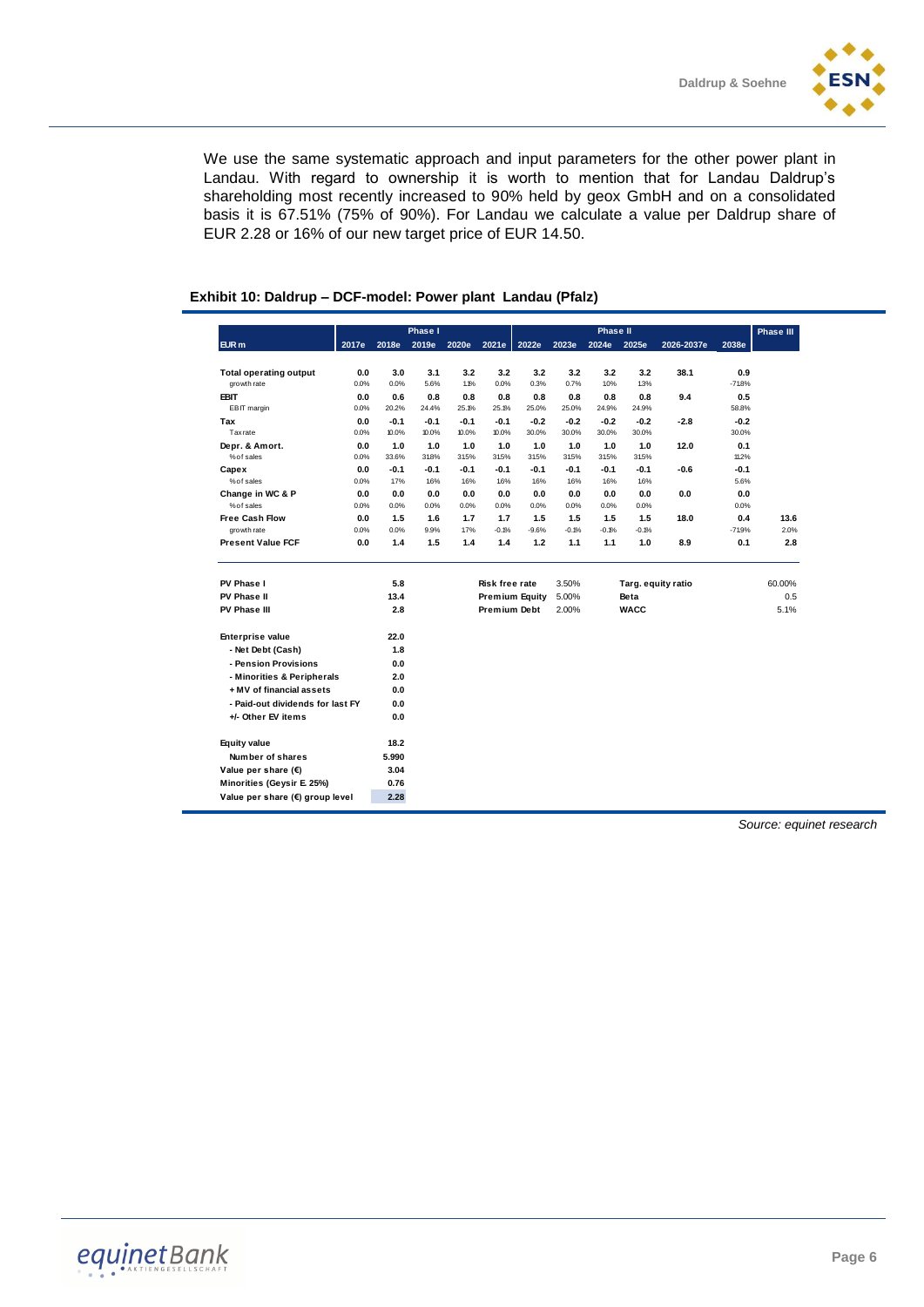# **Projections for Daldrup's geothermal power plants**

# **Exhibit 11: Basic data Taufkirchen plant**

| Geothermal power plant:              | <b>Taufkirchen</b>                                     |
|--------------------------------------|--------------------------------------------------------|
| <b>Shareholding Daldrup:</b>         | 73.61% *                                               |
| Technology:                          | Kalina technology                                      |
| Temperature:                         | Approx. $140^{\circ}$ Celsius; depth: $> 4,000$ meters |
| <b>Customers:</b>                    | local district heating network operators; EEG**-plant  |
| Energy selling:                      | 21,000 MWh electricity; 61,000 MWh district heating    |
| Feed-in tariff (fixed), electricity: | EUR 0.252 per kWh (§45 (1) EEG)                        |
| * held by Geysir Europe GmbH         |                                                        |
| ** EEG = Erneuerbare Energien Gesetz |                                                        |

*Source: Company data, equinet research*

The Taufkirchen plant ranks among the biggest geothermal power plants in Europe. According to company data the energy selling can be separated into 57% for electricity and 43% for district heating. After long-lasting teething trouble it is planned to start with electricity production in 2018 according to Daldrup what is the basis for our projections.

#### **Exhibit 12: Projections for the Taufkirchen plant**

| $EUR$ m                     | 2018e | 2019e | 2020e | 2021e | 2036e<br>المتعاد | 2037e |
|-----------------------------|-------|-------|-------|-------|------------------|-------|
| Revenues electricity        | 5.29  | 6.09  | 6.88  | 6.88  | 6.88             | 6.88  |
| Revenues district heating   | 1.78  | 1.93  | 1.93  | 1.93  | 1.93             | 1.93  |
| Revenues total: $(1) + (2)$ | 7.08  | 8.01  | 8.81  | 8.81  | 8.81             | 8.81  |
| <b>EBIT</b>                 | 2.03  | 2.91  | 3.59  | 3.59  | 3.75             | 3.74  |
| Net profit $(100\%)$        | 0.69  | 1.53  | 2.18  | 2.18  | 1.79             | 1.79  |
| EBIT-margin, %              | 28.6% | 36.3% | 40.8% | 40.8% | 42.5%            | 42.5% |
| Net margin, %               | 9.7%  | 19.1% | 24.7% | 24.7% | 20.4%            | 20.3% |

*Source: Company data, equinet research*

Over a 20 years period we calculate with stable feed-in-tariffs for electricity of EUR 252 per MWh. After a ramp-up phase from 2020e onwards we forecast stable electricity revenues of EUR 6.9m per year without having any selling risk due to legislation. Due to competitive pricing the sales contribution from district heating is much lower. Operating costs and depreciation are expected to be nearly stable over time and from 2025e onwards the EBITmargin can reach a level of 40% or slightly more.

Having visited the Taufkirchen plant in December 2017 it is our impression that it is already designed for an increase in capacity. Physical and geological conditions would allow a third and fourth borehole in order to increase output capacity and the sales volume. Capex per borehole can be estimated in a range of EUR 3-5m according to our assumptions. But up to now there are now concrete plans made public if and when this might happen.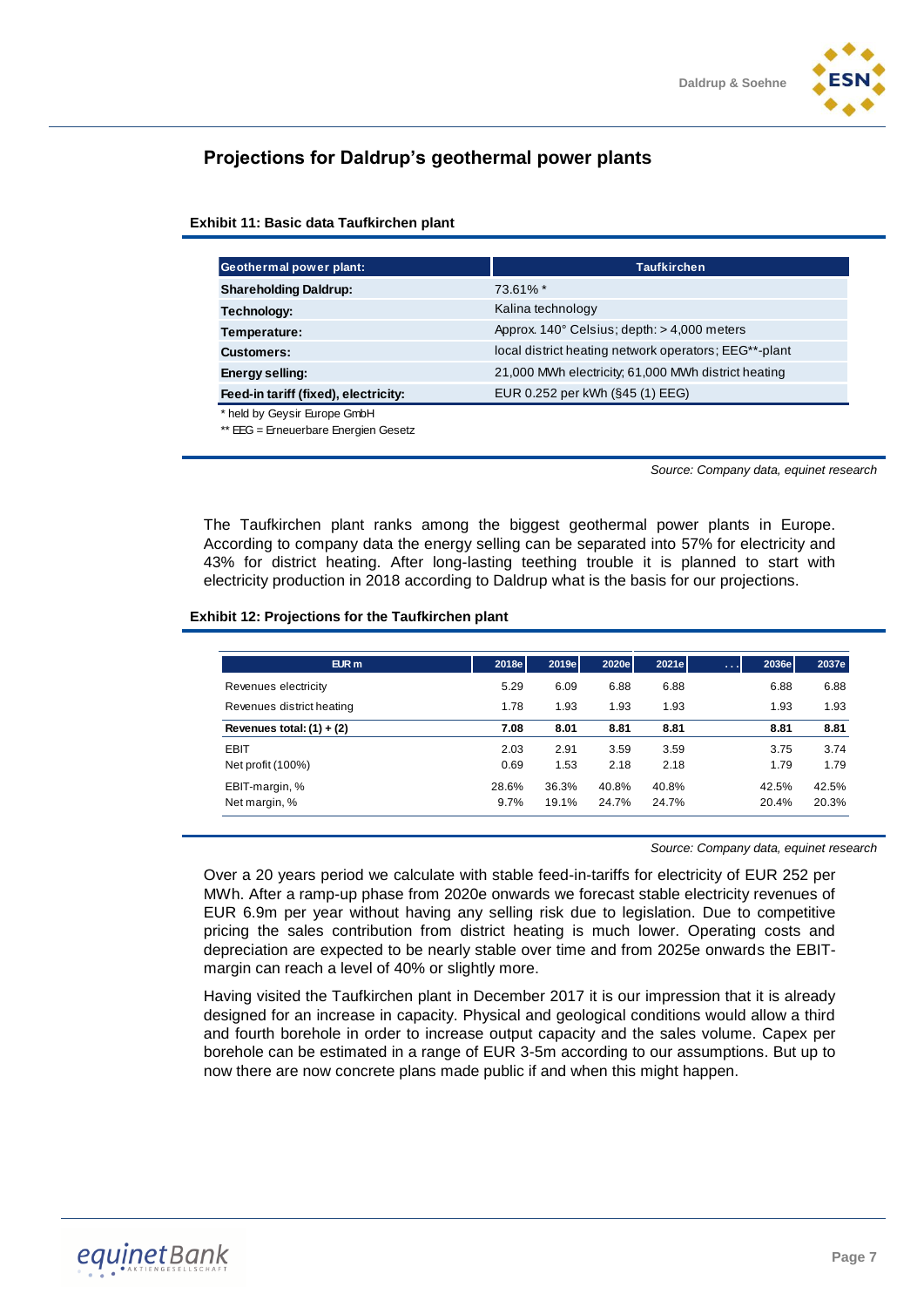

# **Exhibit 13: Basic data Landau (Pfalz) plant**

| Geothermal power plant:               | Landau (Pfalz)                                       |
|---------------------------------------|------------------------------------------------------|
| <b>Shareholding Daldrup:</b>          | 90.00% * (geox GmbH)                                 |
| Technology:                           | ORC-technology (from Ormat Tech. Inc.) **            |
| Temperature:                          | Approx. $160^\circ$ Celsius; depth: $> 3,000$ meters |
| <b>Customers:</b>                     | Municipal utilities: Electricity, district heating   |
| Energy selling:                       | 15,300 MWh electricity; 7,000 MWh district heating   |
| Feed-in tariff (fixed), electricity:  | EUR 0.205 per kWh (EEG***)                           |
| * held by Geysir Europe GmbH          | ** ORC = Organic Rankine Cycle                       |
| *** EEG = Erneuerbare Energien Gesetz |                                                      |

*Source: Company data, equinet research*

Using the same methodology we have also calculated projections for Landau. The Landau plant is completely different compared to Taufkirchen. It mainly will produce electricity and is smaller in its technical capacity. A maximum of 15,300 MWh of electricity selling compares to 21,000 MWh for Taufkirchen. The difference is much larger for district heating: Taufkirchen: 61,000 MWh; Landau: 7,000 MWh. Electricity sales are more stable during the year while district heating is more volatile due to lower sales during the summer season and in contrast higher volume in winter.

#### **Exhibit 14: Projections for the Landau (Pfalz) plant**

| $EUR$ m                     | 2018e | 2019e | 2020e | 2021e | 2036e<br>$\alpha$ , $\alpha$ , $\alpha$ | 2037e |
|-----------------------------|-------|-------|-------|-------|-----------------------------------------|-------|
| Revenues electricity        | 2.82  | 2.98  | 3.01  | 3.01  | 3.01                                    | 3.01  |
| Revenues district heating   | 0.16  | 0.17  | 0.17  | 0.17  | 0.17                                    | 0.17  |
| Revenues total: $(1) + (2)$ | 2.98  | 3.15  | 3.18  | 3.18  | 3.18                                    | 3.18  |
| <b>EBIT</b>                 | 0.60  | 0.77  | 0.80  | 0.80  | 0.78                                    | 0.77  |
| Net profit (100%)           | 0.09  | 0.24  | 0.27  | 0.27  | 0.19                                    | 0.19  |
| EBIT-margin, %              | 20.2% | 24.4% | 25.1% | 25.1% | 24.4%                                   | 24.4% |
| Net margin, %               | 3.1%  | 7.6%  | 8.4%  | 8.4%  | 6.1%                                    | 6.0%  |

*Source: Company data, equinet research*

As a consequence the sales contribution from district heating is negligible with some EUR 0.2m per year as can be seen in Exhibit 14. With regard to the net profit line it is worth to mention that we calculate with a higher tax rate of 30%. It is explained by a higher trade tax for Landau of 14.2%. Comparable to the Taufkirchen plant for Landau too we have factored in the use of tax losses carried forward. With regard to the increase of the shareholding to 90% the Landau power plant now is fully consolidated.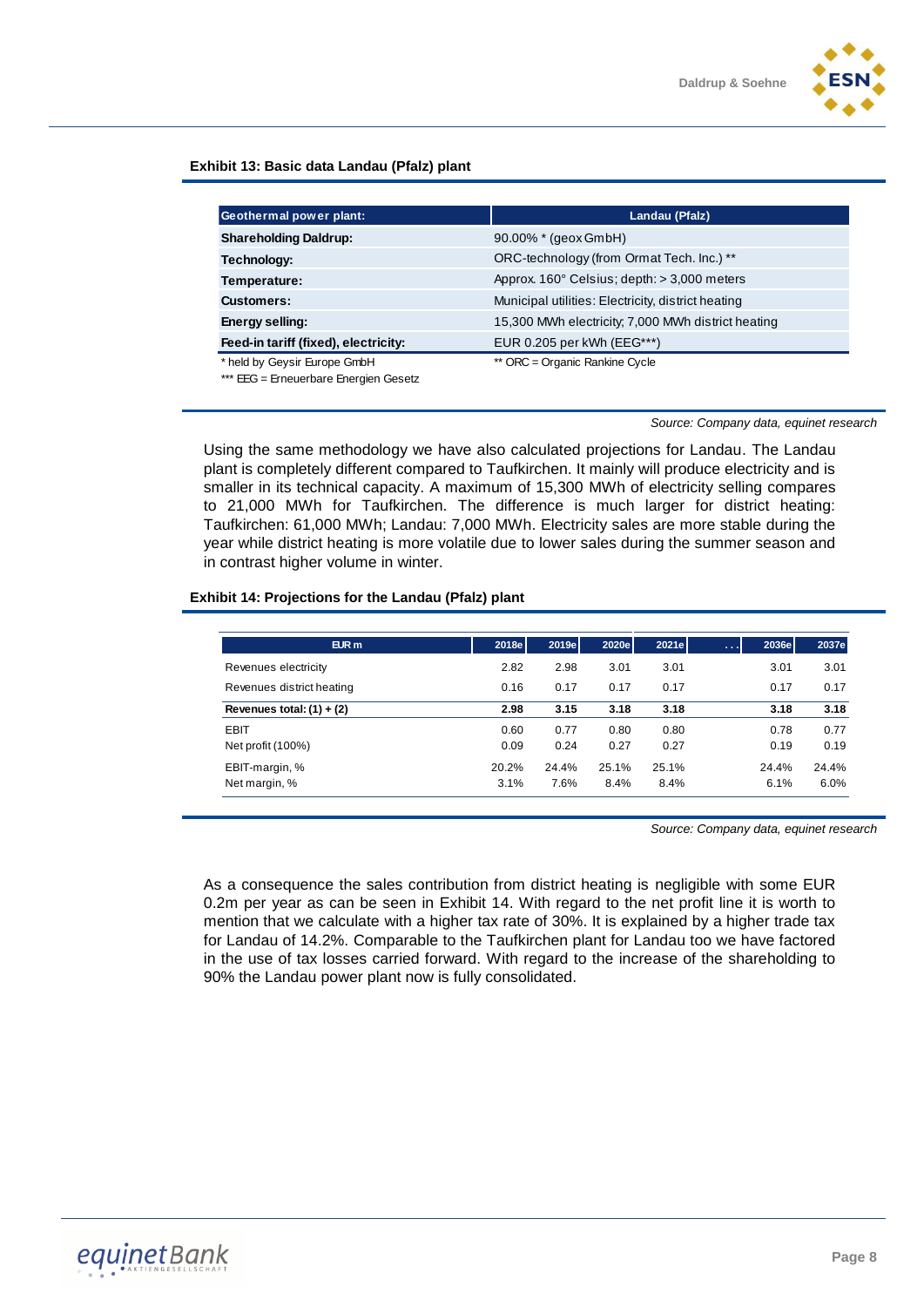# **Strategy in brief**

Daldrup with its long-lasting experience in geothermal projects in Germany and Europe belongs to the leading experts in deep geothermal and related power plant projects. In particular in Bavaria the company has own claims which ideally can be used for the operation of power plants. Daldrup covers the whole value chain from offering feasibility studies up to energy contracting.

# **Exhibit 15: Daldrup – Value chain in deep geothermics**



The company will continue its shift in the overall group strategy. Within the next years the company will continue to move from being a specialist geothermal drilling project company towards a mid-sized energy supplier. In this respect drilling activities will stay as a core business of the group. On this basis the group will generate more steady revenues and cash flows.

# **Renewables on a growth path**

The outlook scenario for renewable energy (wind, solar, **geothermal**, biomass and biofuels) is positive. Global energy consumption by fuel type for 2015 shows a share of 2.8% for all renewables. No other energy type is growing faster but still on a low level in absolute numbers. As the chart below shows there is a further strong growth expected until 2035. According to the BP scenario renewables are expected to reach a share of 9.2% in 2035e. The forecast reflects the efforts of a lot of countries to produce more "green energy" as the problem of CO²-emissions is growing worldwide.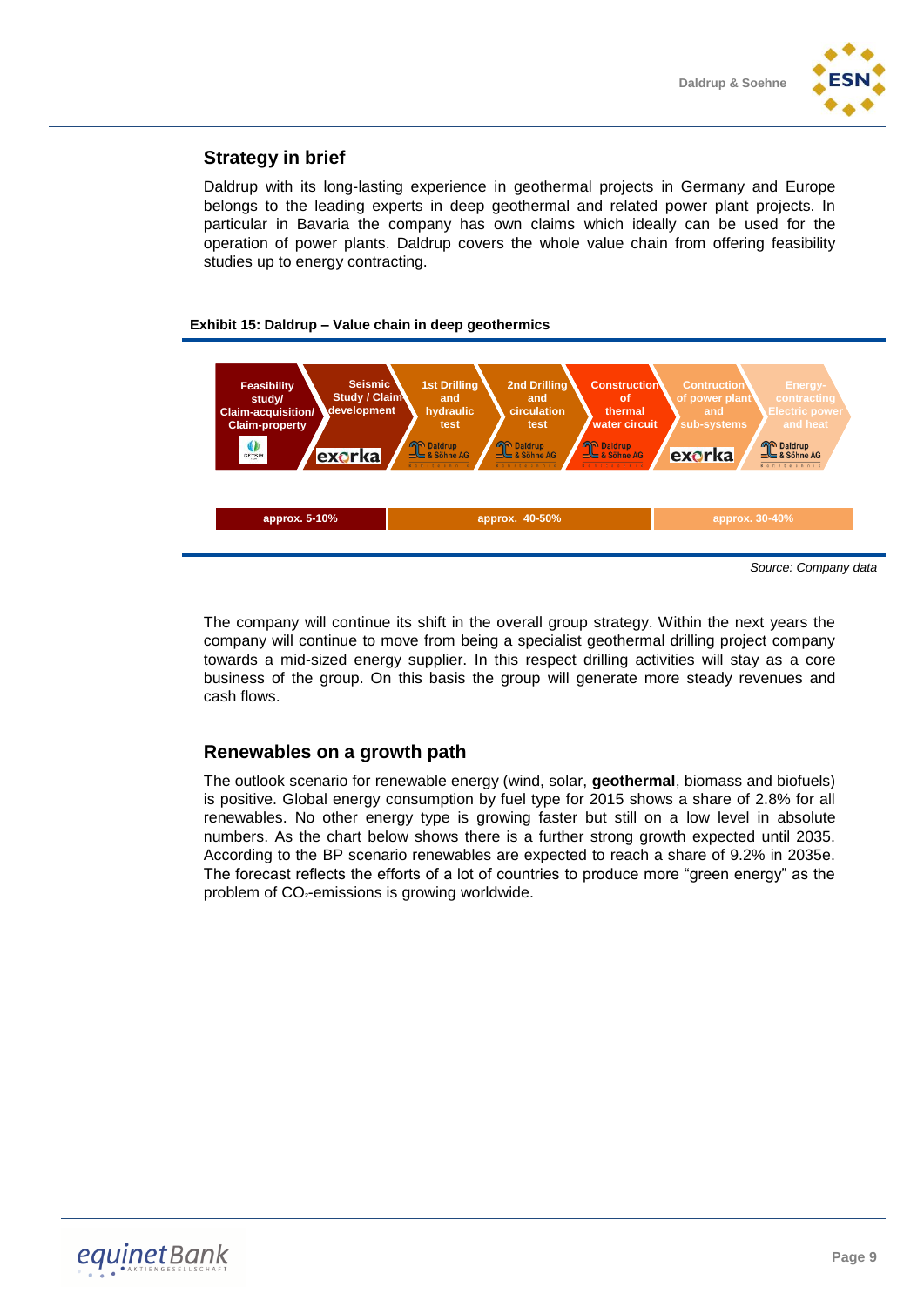





*Source: BP – Energy report 2017*

Exhibit 16 shows, that the global installed geothermal capacity (source: IRENA) 2016 increased by 7.3% yoy to 12,706 MW. It was the strongest growth rate since the last ten years. By country the hitlist is headed by the US with 2.5 GM, followed by the Philippines with 1.9 GM and Indonesia with 1.5 GW. Currently these markets are not yet covered by Daldrup. According to IRENA a growing number of countries are showing more interest in geothermal projects.

In Germany electricity production from renewables reached 188.3 TWh (terawatt hours) of which a minor of 0.1% was generated by geothermal energy. While the share of total geothermal energy production is on a low level the increase reached 13% yoy up to ~151m kWh. Currently 45 geothermal heating and power plants are in operation with an installed heat output of 303 MW and an electrical power output of 37MW. Daldrup is in several bidding processes for new drilling orders in various European countries and will have good chances in our view to participate in the expected market growth in Europe.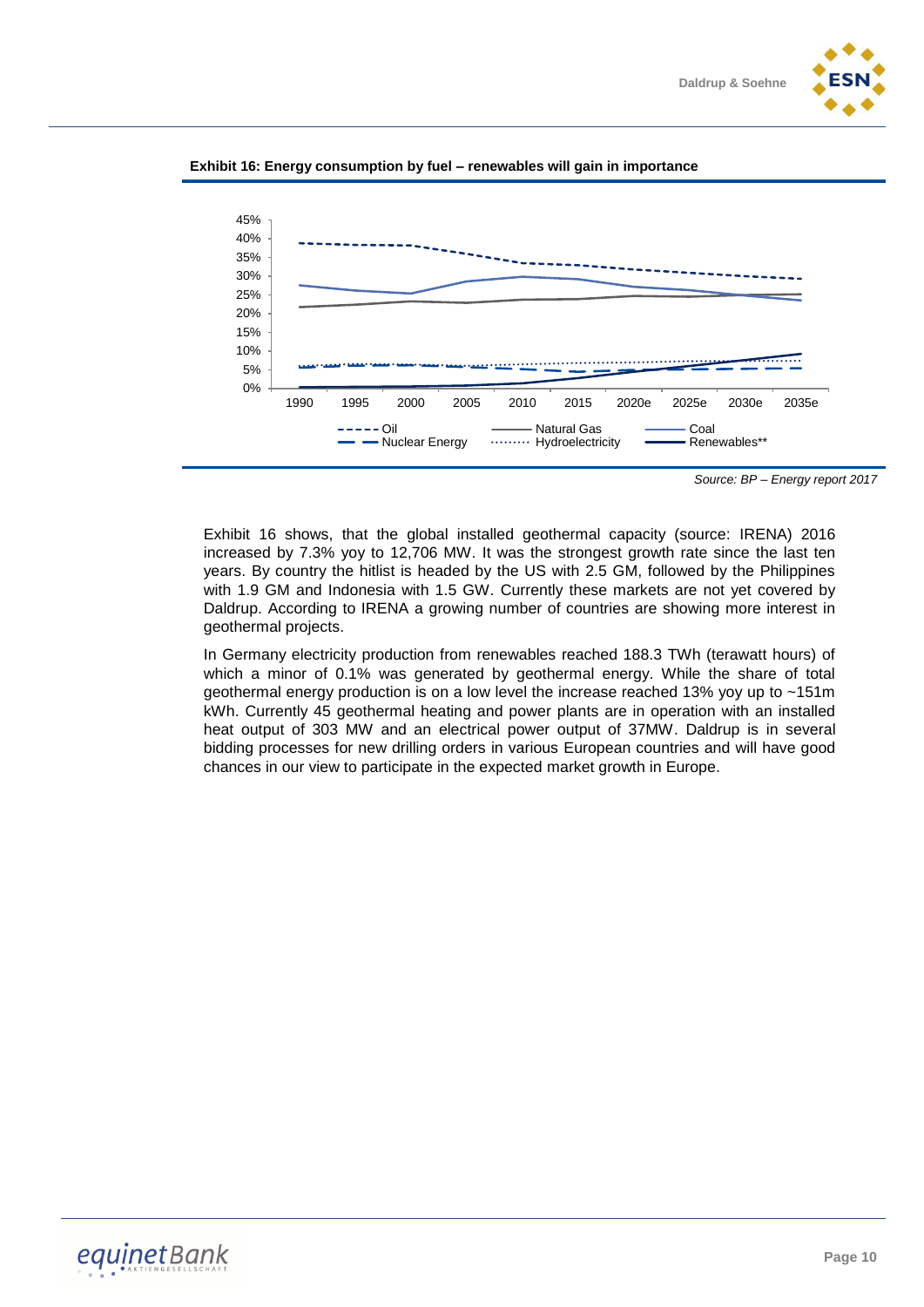

# Daldrup & Soehne : Summary tables

| <b>PROFIT &amp; LOSS (EURm)</b>                   | 12/2014   | 12/2015 | 12/2016 | 12/2017e | 12/2018e | 12/2019e |
|---------------------------------------------------|-----------|---------|---------|----------|----------|----------|
| Sales                                             | 52.3      | 17.3    | 31.1    | 36.7     | 51.4     | 58.7     |
| Cost of Sales & Operating Costs                   | $-57.1$   | $-17.3$ | $-27.2$ | $-32.1$  | $-44.0$  | $-50.0$  |
| Non Recurrent Expenses/Income                     | 0.0       | 0.0     | 0.0     | 0.0      | 0.0      | 0.0      |
| <b>EBITDA</b>                                     | $-4.8$    | $-0.1$  | 3.9     | 4.7      | 7.4      | 8.7      |
| EBITDA (adj.)*                                    | $-4.8$    | -0.1    | 3.9     | 4.7      | 7.4      | 8.7      |
| Depreciation                                      | $-13.5$   | 0.8     | $-2.9$  | $-3.5$   | $-3.0$   | $-2.8$   |
| EBITA                                             | $-18.3$   | 0.7     | 1.0     | 1.2      | 4.4      | 5.9      |
| EBITA (adj)*                                      | $-18.3$   | 0.7     | 1.0     | 1.2      | 4.4      | 5.9      |
| Amortisations and Write Downs                     | 0.0       | 0.0     | 0.0     | 0.0      | 0.0      | 0.0      |
| of which PPA amortisation                         | 0.0       | 0.0     | 0.0     | 0.0      | 0.0      | 0.0      |
| EBIT                                              | $-18.3$   | 0.7     | 1.0     | 1.2      | 4.4      | 5.9      |
| EBIT (adj)*                                       | $-18.3$   | 0.7     | 1.0     | 1.2      | 4.4      | 5.9      |
|                                                   |           |         |         |          |          | $-1.9$   |
| <b>Net Financial Interest</b>                     | $-3.6$    | $-4.7$  | $-5.8$  | $-1.1$   | $-2.4$   |          |
| Other Financials                                  | 0.0       | 0.0     | 0.0     | 0.0      | 0.0      | 0.0      |
| Associates                                        | 3.0       | 4.0     | 5.0     | 0.0      | 0.1      | 0.4      |
| Other Non Recurrent Items                         | 0.0       | 0.0     | 0.0     | 0.0      | 0.0      | 0.0      |
| Earnings Before Tax (EBT)                         | $-18.9$   | 0.0     | 0.2     | 0.0      | 2.2      | 4.4      |
| Tax                                               | $-0.1$    | 0.1     | $-0.1$  | 0.0      | $-0.6$   | $-1.3$   |
| Tax rate                                          | n.m.      | n.m.    | 32.1%   | 30.0%    | 30.0%    | 30.0%    |
| <b>Discontinued Operations</b>                    | 3.0       | 4.0     | 5.0     | 0.0      | 0.0      | 0.0      |
| Minorities                                        | 2.7       | 0.2     | 0.2     | 0.1      | 0.2      | -0.3     |
| Net Profit (reported)                             | $-13.3$   | 4.4     | 5.4     | 0.1      | 1.7      | 2.7      |
| Net Profit (adj.)                                 | $-16.3$   | 0.4     | 0.4     | 0.1      | 1.7      | 2.7      |
| <b>CASH FLOW (EURm)</b>                           | 12/2014   | 12/2015 | 12/2016 | 12/2017e | 12/2018e | 12/2019e |
| Cash Flow from Operations before change in NWC    | 1.1       | $-7.0$  | 3.1     | 11.2     | 9.2      | 9.1      |
| Change in Net Working Capital                     | 2.4       | $-10.4$ | 0.0     | $-0.5$   | 0.1      | $-0.8$   |
| <b>Cash Flow from Operations</b>                  | 3.5       | $-17.4$ | 3.1     | 10.6     | 9.3      | 8.4      |
| Capex                                             | $-1.3$    | $-0.6$  | $-0.9$  | $-1.5$   | $-1.8$   | $-1.8$   |
| Net Financial Investments                         | 0.0       | 0.0     | 0.0     | 0.0      | $-25.0$  | 0.0      |
| <b>Free Cash Flow</b>                             | 2.2       | $-18.0$ | 2.2     | 9.2      | $-17.6$  | 6.6      |
| Dividends                                         | $-0.6$    | 0.0     | 0.0     | 0.0      | 0.0      | 0.0      |
|                                                   |           |         |         | 0.0      | 0.0      |          |
| Other (incl. Capital Increase & share buy backs)  | 0.0       | 0.0     | 0.0     |          |          | 0.0      |
|                                                   |           |         |         |          |          |          |
| <b>Change in Net Debt</b>                         | 1.6       | -18.0   | 2.2     | 9.2      | $-17.6$  | 6.6      |
| <b>NOPLAT</b>                                     | $-12.8$   | 0.5     | 0.7     | 0.8      | 3.1      | 4.1      |
| <b>BALANCE SHEET &amp; OTHER ITEMS (EURm)</b>     | 12/2014   | 12/2015 | 12/2016 | 12/2017e | 12/2018e | 12/2019e |
| Net Tangible Assets                               | 28.9      | 26.5    | 24.6    | 22.7     | 21.6     | 20.6     |
| Net Intangible Assets (incl.Goodwill)             | 2.7       | 2.0     | 1.3     | 1.2      | 1.2      | 1.1      |
| Net Financial Assets & Other                      | 24.4      | 22.7    | 21.9    | 21.9     | 46.9     | 46.9     |
| <b>Total Fixed Assets</b>                         | 55.9      | 51.3    | 47.9    | 45.8     | 69.7     | 68.7     |
| Inventories                                       | 2.1       | 12.5    | 17.0    | 17.6     | 17.6     | 18.5     |
| Trade receivables                                 | 6.5       | 5.7     | 4.9     | 5.1      | 5.1      | 5.3      |
| Other current assets                              | 10.0      | 16.2    | 20.9    | 20.0     | 20.0     | 20.0     |
| Cash (-)                                          | $-4.5$    | $-3.2$  | $-0.8$  | $-9.9$   | $-22.2$  | $-26.5$  |
| <b>Total Current Assets</b>                       | 23.1      | 37.6    | 43.5    | 52.6     | 64.8     | 70.4     |
| <b>Total Assets</b>                               | 79.0      | 88.9    | 91.4    | 98.5     | 135      | 139      |
|                                                   | 45.6      | 45.9    | 45.9    | 46.0     | 54.1     | 56.8     |
| Shareholders Equity<br>Minority                   | 0.8       | 0.5     | 0.1     | 0.0      | $-0.2$   |          |
|                                                   |           |         |         |          |          | 0.2      |
| <b>Total Equity</b>                               | 46.4      | 46.5    | 46.1    | 46.1     | 54.0     | 57.0     |
| Long term interest bearing debt                   | 8.4       | 20.4    | 16.4    | 15.4     | 37.8     | 34.5     |
| Provisions                                        | 3.8       | 3.1     | 3.2     | 3.0      | 3.4      | 3.9      |
| Other long term liabilities                       | 4.7       | 3.1     | 4.1     | 11.0     | 15.4     | 18.2     |
| <b>Total Long Term Liabilities</b>                | 16.9      | 26.6    | 23.6    | 29.4     | 56.6     | 56.6     |
| Short term interest bearing debt                  | 10.0      | 11.0    | 12.0    | 13.0     | 14.0     | 15.0     |
| Trade payables                                    | 5.0       | 4.2     | 7.9     | 8.2      | 8.2      | 8.6      |
| Other current liabilities                         | 0.8       | 0.6     | 1.8     | 1.8      | 1.8      | 1.8      |
| <b>Total Current Liabilities</b>                  | 15.7      | 15.8    | 21.7    | 23.0     | 24.0     | 25.4     |
| <b>Total Liabilities and Shareholders' Equity</b> | 79.0      | 88.9    | 91.4    | 98.5     | 135      | 139      |
| <b>Net Capital Employed</b>                       | 68.7      | 80.9    | 80.9    | 78.5     | 102      | 102      |
| <b>Net Working Capital</b>                        | 3.6       | 14.0    | 14.0    | 14.5     | 14.5     | 15.3     |
| <b>GROWTH &amp; MARGINS</b>                       | 12/2014   | 12/2015 | 12/2016 | 12/2017e | 12/2018e | 12/2019e |
| Sales growth                                      | $-14.0\%$ | -67.0%  | 80.4%   | 17.9%    | 39.9%    | 14.2%    |
| EBITDA (adj.)* growth                             | n.m.      | n.m.    | n.m.    | 18.9%    | 59.1%    | 16.9%    |
| EBITA (adj.)* growth                              | n.m.      | n.m.    | 42.9%   | 15.0%    | 285.0%   | 32.7%    |
| EBIT (adj)*growth                                 | n.m.      | n.m.    | 42.9%   | 15.0%    | 285.0%   | 32.7%    |

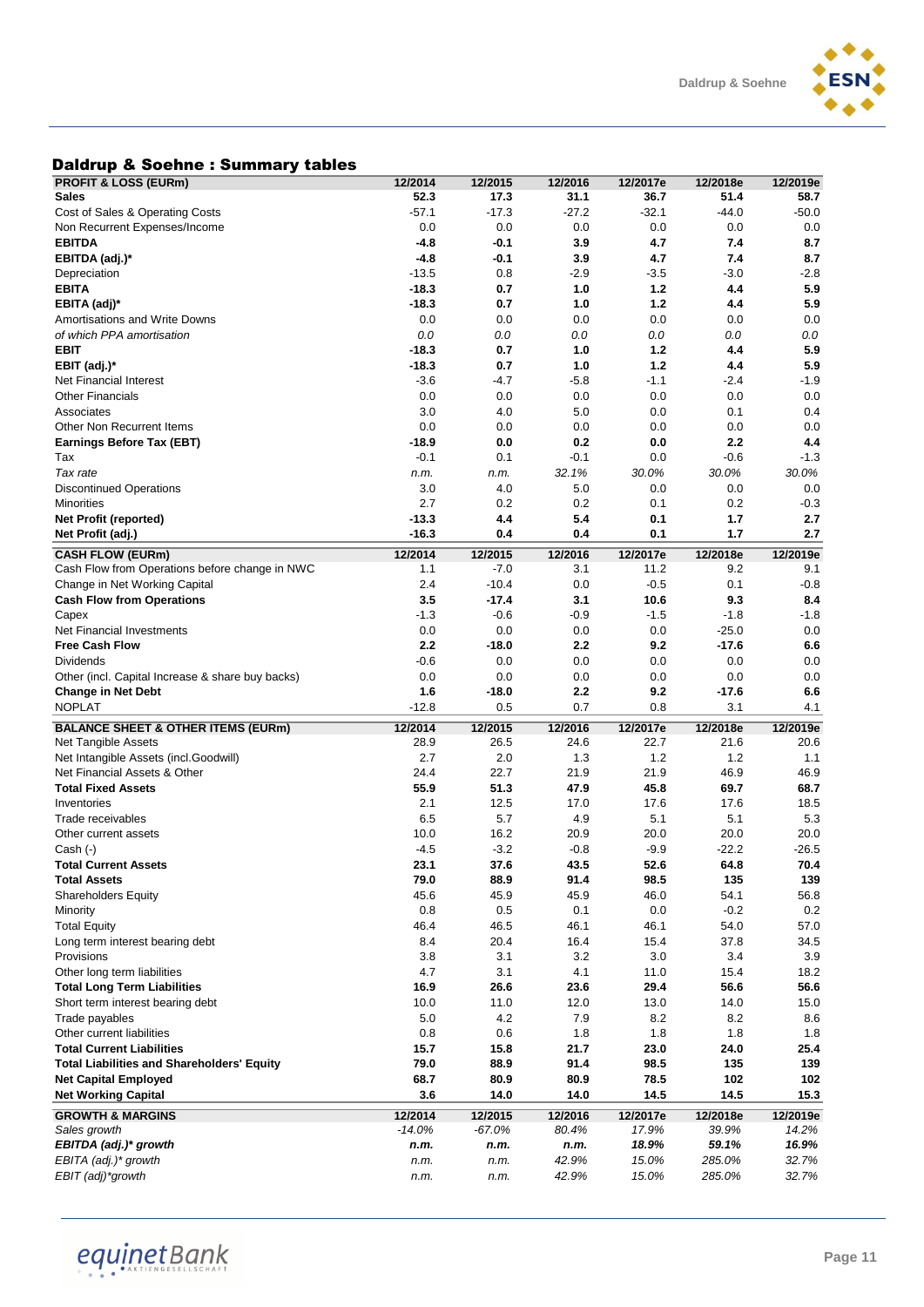# Daldrup & Soehne : Summary tables

| Daiurup & Juenne . Junninary tables         |          |          |         |          |          |              |
|---------------------------------------------|----------|----------|---------|----------|----------|--------------|
| <b>GROWTH &amp; MARGINS</b>                 | 12/2014  | 12/2015  | 12/2016 | 12/2017e | 12/2018e | 12/2019e     |
| Net Profit growth                           | n.m.     | n.m.     | 2.3%    | $-70.1%$ | 1382.4%  | 61.0%        |
| EPS adj. growth                             | n.m.     | n.m.     | 2.2%    | $-72.7%$ | 1382.4%  | 61.0%        |
| DPS adj. growth                             | n.m.     |          |         |          |          | n.m.         |
| EBITDA (adj)* margin                        | n.m.     | n.m.     | 12.6%   | 12.7%    | 14.4%    | 14.7%        |
| EBITA (adj)* margin                         | $-35.0%$ | 4.1%     | 3.2%    | 3.1%     | 8.6%     | 10.0%        |
| EBIT (adj)* margin                          | n.m.     | 4.1%     | 3.2%    | 3.1%     | 8.6%     | 10.0%        |
| <b>RATIOS</b>                               | 12/2014  | 12/2015  | 12/2016 | 12/2017e | 12/2018e | 12/2019e     |
| Net Debt/Equity                             | 0.3      | 0.6      | 0.6     | 0.4      | 0.5      | 0.4          |
| Net Debt/EBITDA                             | $-2.9$   | $-458.2$ | 7.1     | 4.0      | 4.0      | 2.7          |
| Interest cover (EBITDA/Fin.interest)        | n.m.     | n.m.     | 0.7     | 4.1      | 3.1      | 4.6          |
| Capex/D&A                                   | 9.5%     | $-80.7%$ | 30.7%   | 41.9%    | 62.2%    | 63.4%        |
| Capex/Sales                                 | 2.5%     | 3.6%     | 2.9%    | 4.0%     | 3.6%     | 3.0%         |
| NWC/Sales                                   | 7.0%     | 81.1%    | 45.0%   | 39.6%    | 28.2%    | 26.0%        |
| ROE (average)                               | $-30.1%$ | 0.8%     | 0.8%    | 0.2%     | 3.4%     | 4.9%         |
| ROCE (adj.)                                 | $-36.4%$ | 1.2%     | 1.8%    | 2.1%     | 8.3%     | 11.1%        |
| <b>WACC</b>                                 | 8.3%     | 8.3%     | 8.3%    | 8.3%     | 8.3%     | 8.3%         |
| ROCE (adj.)/WACC                            | -4.4     | 0.1      | 0.2     | 0.3      | 1.0      | 1.3          |
|                                             |          |          |         |          |          |              |
| PER SHARE DATA (EUR)***                     | 12/2014  | 12/2015  | 12/2016 | 12/2017e | 12/2018e | 12/2019e     |
| Average diluted number of shares            | 5.4      | 5.4      | 5.4     | 6.0      | 6.0      | 6.0          |
| EPS (reported)                              | $-2.43$  | 0.80     | 0.98    | 0.02     | 0.28     | 0.45         |
| EPS (adj.)                                  | $-2.97$  | 0.07     | 0.07    | 0.02     | 0.28     | 0.45         |
| <b>BVPS</b>                                 | 8.34     | 8.40     | 8.39    | 7.69     | 9.04     | 9.49         |
| <b>DPS</b>                                  | 0.00     | 0.00     | 0.00    | 0.00     | 0.00     | 0.15         |
| <b>VALUATION</b>                            | 12/2014  | 12/2015  | 12/2016 | 12/2017e | 12/2018e | 12/2019e     |
| EV/Sales                                    | 1.5      | 4.3      | 2.3     | 2.5      | 2.0      | 1.6          |
| EV/EBITDA                                   | n.m.     | n.m.     | 18.1    | 19.4     | 13.9     | 11.2         |
| EV/EBITDA (adj.)*                           | n.m.     | n.m.     | 18.1    | 19.4     | 13.9     | 11.2         |
| EV/EBITA                                    | $-4.4$   | 106.6    | 70.9    | 78.3     | 23.2     | 16.4         |
| EV/EBITA (adj.)*                            | $-4.4$   | 106.6    | 70.9    | 78.3     | 23.2     | 16.4         |
| EV/EBIT                                     | n.m.     | n.m.     | 70.9    | 78.3     | 23.2     | 16.4         |
| EV/EBIT (adj.)*                             | n.m.     | n.m.     | 70.9    | 78.3     | 23.2     | 16.4         |
| $P/E$ (adj.)                                | n.m.     | n.m.     | n.m.    | n.m.     | 42.9     | 26.7         |
| P/BV                                        | 1.4      | 1.0      | 0.9     | 1.5      | 1.3      | 1.3          |
| <b>Total Yield Ratio</b>                    | 0.0%     | 0.0%     | 0.0%    | 0.0%     | 0.0%     | 1.2%         |
| EV/CE                                       | 2.3      | 1.8      | 1.8     | 2.3      | 2.8      | 2.6          |
| OpFCF yield                                 | 3.4%     | $-39.9%$ | 5.2%    | 13.0%    | 10.3%    | 9.1%         |
| OpFCF/EV                                    | 2.7%     | $-24.1%$ | 3.1%    | 10.2%    | 7.2%     | 6.9%         |
| Payout ratio                                | 0.0%     | 0.0%     | 0.0%    | 0.0%     | 0.0%     | 33.1%        |
| Dividend yield (gross)                      | 0.0%     | 0.0%     | 0.0%    | 0.0%     | 0.0%     | 1.2%         |
| EV AND MKT CAP (EURm)                       | 12/2014  | 12/2015  | 12/2016 | 12/2017e | 12/2018e | 12/2019e     |
| Price** (EUR)                               | 12.05    | 8.29     | 7.77    | 11.81    | 12.10    | 12.10        |
| Outstanding number of shares for main stock | 5.4      | 5.4      | 5.4     | 6.0      | 6.0      | 6.0          |
| <b>Total Market Cap</b>                     | 66       | 45       | 42      | 71       | 72       | 72           |
| <b>Net Debt</b>                             | 14       | 28       | 28      | 18       | 30       | 23           |
| o/w Cash & Marketable Securities (-)        | $-5$     | $-3$     | $-1$    | $-10$    | $-22$    | $-27$        |
| $o/w$ Gross Debt $(+)$                      | 18       | 31       | 28      | 28       | 52       | 50           |
| <b>Other EV components</b>                  | 1        | 1        | 1       | 1        | 1        | $\mathbf{1}$ |
| Enterprise Value (EV adj.)                  | 81       | 75       | 71      | 90       | 103      | 96           |
| Source: Company, equinet Bank estimates.    |          |          |         |          |          |              |

*Notes*

*\* Where EBITDA (adj.) or EBITA (adj)= EBITDA (or EBITA) -/+ Non Recurrent Expenses/Income and where EBIT (adj)= EBIT-/+ Non Recurrent Expenses/Income - PPA amortisation \*\*Price (in local currency): Fiscal year end price for Historical Years and Current Price for current and forecasted years*

Sector: Alternative Energy/Renewable Energy Equipment

Company Description: The company was founded in 1946 and went public in 2007. Daldrup today is a specialist supplier in geothermal drilling activities for near-surface and deep geothermal projects. It covers the full added-value chain from first feasibility studies to energy contracting electric power and heat. With its long-lasting expertise the group will continue its strategic shift and stay to be a specialist geothermal drilling project company and add mid-sized energy supply.

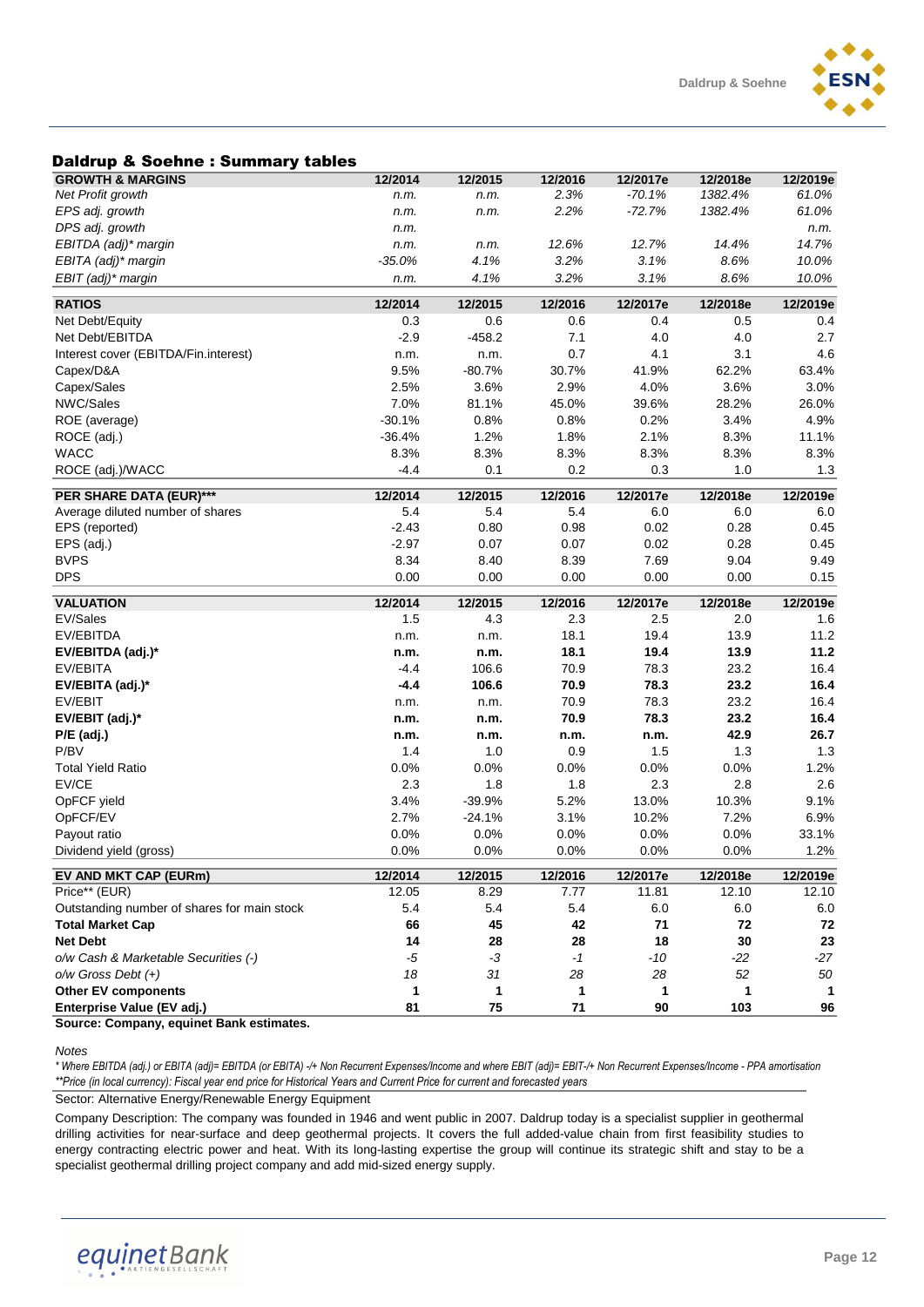

#### **Recommendations and Disclosures**

| <b>Recommendations and Disclosures</b> |                    |                |                       |                |                             |                      |                 |                                 |                |
|----------------------------------------|--------------------|----------------|-----------------------|----------------|-----------------------------|----------------------|-----------------|---------------------------------|----------------|
| Coverage                               | <b>Analyst</b>     | <b>Target</b>  | Rating                | Disc.          | Coverage                    | <b>Analyst</b>       | <b>Target</b>   | Rating                          | Disc.          |
| 2G Energy                              | Rüzgar             | 19.50          | Neutral               | 2/3/5          | MLP                         | Häßler               | 7.50            | Buy                             | 2/3            |
| Aareal Bank                            | Häßler             | 42.00          | Accumulate            |                | MTU Aero Engines            | Rüzgar               | 142.00          | Neutral                         | $\overline{2}$ |
| adidas                                 | Josef son          | 211.00         | Accumulate            |                | Munich Re                   | Häßler               | 210.00          | Accumulate                      |                |
| Adler Modemaerkte                      | Josef son          | 6.00           | Neutral               | $\overline{7}$ | Nemet schek SE              | Mildner              | 47.00           | Reduce                          | 5              |
| ADLER Real Estate                      | Mayer              | 15.70          | Buy                   |                | NexusAG                     | Drost e              | 28.00           | Buy                             |                |
| Aixtron                                | Sen                | 11.60          | Accumulate            | 2/3            | Norma Group                 | Schuldt              | 61.00           | Neutral                         |                |
| Allianz                                | Häßler             | 200.00         | Neutral               |                | OHB SE                      | Rüzgar               | 40.00           | Neutral                         | $\overline{7}$ |
| Axel Springer                          | Josef son          | 66.50          | Reduce                |                | OVB Holding AG              | Häßler               | 20.00           | Accumulate                      | 2/5/7          |
| Bayer                                  | Miemietz           | 118.00         | Buy                   |                | Patrizia                    | Mayer                | 21.50           | Accumulate                      |                |
| <b>BB</b> Biotech                      | Miemietz           | 73.00          | Buy                   | $\overline{7}$ | Pfeiffer Vacuum             | Sen                  | 162.00          | Accumulate                      | 5              |
| <b>Biotest</b>                         | Miemietz           | 18.00          | Neutral               | 2/3            | Procredit Holding           | Häßler               | 15.60           | Buy                             | 2/3/5          |
| <b>BMW</b>                             | Schuldt            | 100.00         | Accumulate            |                | <b>PSI SOFTWAREAG</b>       | Mildner              | 20.00           | Accumulate                      | 2/3            |
| <b>Brenntag</b>                        | Hinkel             | 59.80          | Buy                   | $\mathbf 2$    | Puma                        | Josef son            | 430.00          | Buy                             |                |
| Ceconomy AG                            | Bruns              | 10.70          | Reduce                |                | PWO                         | Schuldt              | 51.00           | Buy                             | 2/3            |
| Cenit                                  | Drost e<br>Häßler  | 22.50          | Buy                   |                | Rheinmetall<br>RIB Software | Rüzgar               | 110.00<br>16.50 | Accumulate                      | 2/3            |
| comdirect<br>Commerzbank               | Häßler             | 11.20<br>13.00 | Neutral<br>Neutral    |                | RTL Group                   | Mildner<br>Josef son | 72.00           | Buy<br>Accumulate               |                |
| Continental                            | Schuldt            | 270.00         | Buy                   |                | S&TAG                       | Sen                  | 21.00           | Buy                             | 2/3            |
| CORESTATE Capital Holding S.A.         | Mayer              | 69.00          | Buy                   | 2/5            | SAF-Holland                 | Schuldt              | 17.00           | Accumulate                      | $\overline{7}$ |
| CTS Eventim                            | Heilmann           | 41.00          | Neutral               |                | SCOUT24                     | Heilmann             | 31.00           | Reduce                          | $\overline{2}$ |
| Daimler AG                             | Schuldt            | 80.00          | Accumulate            |                | Siegfried Holding AG        | Miemietz             | 295.00          | Accumulate                      |                |
| Daldrup & Soehne                       | Becker             | 14.50          | Buy                   | 2/3/5          | <b>SLM Solutions</b>        | Sen                  | 24.00           | Sell                            |                |
| Demire                                 | Mayer              | 4.55           | Buy                   | 2/5            | SMTScharf AG                | Rüzgar               | 16.70           | Buy                             | 2/3            |
| Deut sche Bank                         | Häßler             | 18.00          | Buy                   |                | SoftwareAG                  | Mildner              | 30.00           | Sell                            |                |
| Deut sche EuroShop                     | Mayer              | 33.00          | Neutral               |                | Stabilus                    | Tanzer               | 89.00           | Buy                             |                |
| Deut sche Pf andbrief bank             | Häßler             | 13.50          | Neutral               |                | Suedzucker                  | <b>Bruns</b>         | 15.50           | Reduce                          |                |
| Deut sche Telekom                      | Sen                | 15.50          | Neutral               |                | SuessMicroTec               | Sen                  | 14.30           | Reduce                          | 2/3            |
| Drillisch                              | Sen                | 66.00          | Buy                   |                | Surteco                     | Mildner              | 30.00           | Buy                             | 2/3            |
| Duerr                                  | Augustin           | 120.00         | Buy                   |                | Symrise AG                  | Hinkel               | 67.00           | Neutral                         |                |
| ElringKlinger                          | Schuldt            | 12.40          | Reduce                |                | Syzygy AG                   | Heilmann             | 12.00           | Accumulate                      | 2/3            |
| elumeo SE                              | Josef son          | 10.90          | Accumulate            |                | <b>TAKKTAG</b>              | Bruns                | 22.30           | Neutral                         | $\overline{2}$ |
| EpigenomicsAG                          | Miemietz           | 4.72           | Accumulate            | 2/3            | <b>Talanx Group</b>         | Häßler               | 40.00           | Accumulate                      |                |
| Euromicron AG                          | Droste             | 13.00          | Buy                   | 2/3/5          | <b>Technotrans</b>          | Becker               | 45.70           | Neutral                         | 2/3            |
| Ferratum                               | Häßler             | 30.00          | Buy                   |                | <b>TELE COLUMBUS</b>        | Sen                  | 11.00           | Buy                             |                |
| Fielmann                               | Heilmann           | 79.00          | Accumulate            |                | Telef onica Deut schland    | Sen                  | 3.70            | Sell                            |                |
| Freenet                                | Sen                | 36.00          | Buy                   | $\overline{2}$ | United Internet             | Sen                  | 63.00           | Buy                             |                |
| Fuchs Petrolub                         | Hinkel             | 47.00          | Neutral               |                | Vapiano                     | Bruns                | 26.50           | Buy                             | 2/7            |
| Gea Group                              | Augustin           | 39.00          | Neutral               |                | va-Q-tec                    | Sen                  | 17.00           | Neutral                         | 2/3/5          |
| Gerresheimer AG                        | Rüzgar             | 75.00          | Neutral               |                | Viscom                      | Rüzgar               | 29.50           | Accumulate                      | 2/3            |
| Gerry Weber                            | Josef son          | 8.00           | Neutral               |                | Volkswagen                  | Schuldt              | 170.00          | Neutral                         |                |
| Gesco                                  | Becker             | 36.00          | Accumulate            | 2/3/5          | Wacker Neuson SE            | Becker               | 27.20           | Neutral                         |                |
| GFT Technologies                       | Mildner            | 15.50          | Buy                   | 2/3            | windeln.de                  | Josef son            | 3.10            | Buy                             | $\overline{2}$ |
| Gigaset                                | Sen                | 0.85           | Accumulate            | 2/3            | <b>XINGAG</b>               | Heilmann             | 315.00          | Buy                             |                |
| Grenke                                 | Häßler             | 90.00          | Neutral               |                | Zalando                     | Josef son            | 44.50           | Neutral                         |                |
| Hannover Re                            | Häßler             | 110.00         | Neutral               |                |                             |                      |                 |                                 |                |
| Heidelberg Pharma                      | Miemietz           | 3.50           | Buy                   | 2/3            |                             |                      |                 |                                 |                |
| Heidelberger Druck                     | Augustin           | 3.60           | Buy                   |                |                             |                      |                 |                                 |                |
| HELLA GmbH & Co. KGaA                  | Tanzer             | 57.00          | Accumulate            |                |                             |                      |                 |                                 |                |
| Hornbach Holding                       | Bruns              | 89.00          | Buy                   |                |                             |                      |                 |                                 |                |
| Hugo Boss                              | Josef son          | 80.00          | Buy                   |                |                             |                      |                 |                                 |                |
| Hypoport AG                            | Häßler             | 164.00         | Buy                   | $\overline{7}$ |                             |                      |                 |                                 |                |
| INDUS Holding AG<br>$K+SAG$            | Becker<br>Hinkel   | 64.50<br>24.40 | Neutral<br>Accumulate |                |                             |                      |                 |                                 |                |
|                                        |                    | 67.00          | Accumulate            |                |                             |                      |                 |                                 |                |
| Koenig & Bauer<br>KronesAG             | Augustin           | 121.00         | Accumulate            |                |                             |                      |                 |                                 |                |
| <b>KWS SAAT</b>                        | Augustin<br>Hinkel | 348.00         | Neutral               |                |                             |                      |                 |                                 |                |
| Lanxess                                | Hinkel             | 83.00          | Buy                   |                |                             |                      |                 |                                 |                |
| Leoni                                  | Schuldt            | 57.00          | Neutral               |                |                             |                      |                 |                                 |                |
| Linde                                  | Hinkel             | 175.00         | Neutral               |                |                             |                      |                 |                                 |                |
| Logwin                                 | Mildner            | 148.00         | Neutral               | 2/3/5          |                             |                      |                 |                                 |                |
| Manz AG                                | Rüzgar             | 37.00          | Neutral               | 2/3            |                             |                      |                 |                                 |                |
| MAXAutomation AG                       | Becker             | 9.40           | Buy                   | 2/3/5          |                             |                      |                 |                                 |                |
| Merck                                  | Miemietz           | 112.00         | Buy                   |                |                             |                      |                 |                                 |                |
| Merkur Bank                            | Häßler             | 9.30           | Buy                   | 2/7            |                             |                      |                 |                                 |                |
| MetroAG                                | <b>Bruns</b>       | 29.00          | Buy                   | $\overline{2}$ |                             |                      |                 |                                 |                |
|                                        |                    |                |                       |                |                             |                      |                 |                                 |                |
| *=Coverage suspended                   |                    |                |                       |                |                             |                      |                 | Source: equinet Recommendations |                |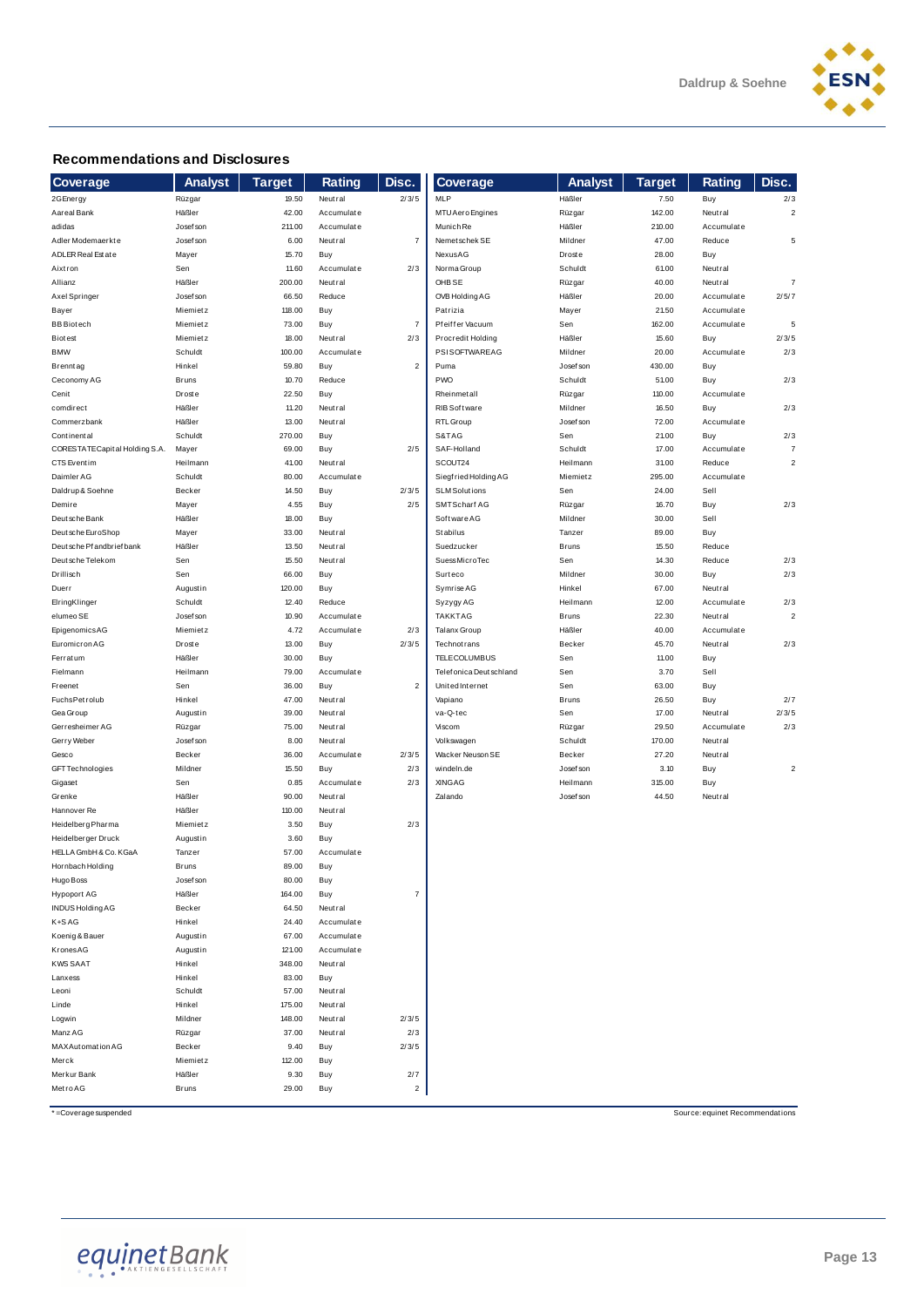#### **Notice according to § 34 b (German) Securities Trading Act ("Wertpapierhandelsgesetz")**

This document is issued by Equinet Bank AG ("Equinet Bank"). It has been prepared by its authors independently of the Company, and none of Equinet Bank, the Company or its shareholders has independently verified any of the information given in this document.

Equinet Bank possesses relations to the covered companies as detailed in the table on the previous page. Additional information and disclosures will be made available upon request and/or can be looked up on our website http://www.Equinet Bank-ag.de

1 - Equinet Bank and/or its affiliate(s) hold(s) more than 5% of the share capital of this company calculated under computational methods required by German law

2 - Equinet Bank acts as a designated sponsor for this company, including the provision of bid and ask offers. Therefore, we regularly possess shares of the company in our proprietary trading books. Equinet Bank receives a commission from the company for the provision of the designated sponsor services.

3 – The designated sponsor services include a contractually agreed provision of research services.

4 – Within the last twelve months, Equinet Bank was involved as a lead or co-lead manager in the public offering of securities which are/whose issuer is the subject of this report.

5 – Within the last twelve months, Equinet Bank and/or its affiliate(s) provided investment banking- and/or other consultancy services for this company and/or it's shareholders.

6 - Equinet Bank and/or its affiliate(s) has/have other substantial financial interests in relation to this issuer.

7 – Equinet Bank has entered into an agreement with this company about the preparation of research reports and – in return receives a compensation.

Companies of the Equinet Bank group and/or its directors, officers and employees or clients may take positions in, and may make purchases and/or sales as principal or agent in the securities or related financial instruments discussed in our reports. The Equinet Bank group may provide investment banking and other services to and/or serve as directors of the companies referred to in our reports.

In compliance with Para 5 Sec. 4 of the Ordinance on the Analysis of Financial Instruments (FinAnV) Equinet Bank has realized additional internal and organizational measures, such as specific research guidelines, to prevent or manage conflicts of interest.

Neither the company nor its employees are allowed to receive donations from third parties with a special interest in the content of the analysis.

The salary of the research analysts of Equinet Bank AG does not depend on the investment banking transactions of the company. Nevertheless, this does not rule out the payment of a bonus which depends on the overall financial performance of the bank.

Particular care is taken that the individual performance of each research analyst of Equinet Bank AG is not being assessed by a manager of another business division with similar or same interests.

To assure a highest degree of transparency Equinet Bank AG regularly provides - on a quarterly basis – a summary according to Para 5 Sec. 4 No. 3 of the Ordinance on the Analysis of Financial Instruments (FinAnV). It informs about the overall analysts recommendations and sets them in a relationship to those companies, for which Equinet Bank provided investment banking services within the last twelve months. This summary is published via our website http://www.Equinet Bank-ag.de.

Furthermore, we refer to our conflict of interest policy as well as the German Securities Trading Act (WpHG) and the Ordinance on the Analysis of Financial Instruments (FinAnV) provided in the download area of our website http://www.Equinet Bank-ag.de.

#### **Remarks**

#### **Recommendation System**

Buy - The stock is expected to generate a total return of over 20% during the next 12 months time horizon. Accumulate - The stock is expected to generate a total return of 10% to 20% during the next 12 months time horizon. Hold - The stock is expected to generate a total return of 0% to 10% during the next 12 months time horizon Reduce - The stock is expected to generate a total return of 0 to -10% during the next 12 months time horizon Sell - The stock is expected to generate a total return below -10% during the next 12 months time horizon

#### **Basis of Valuation**

Equinet Bank uses for valuation purposes primarily DCF-Valuations and Sum-Of-The-Parts-Valuations as well as peer group comparisons.

#### **Share prices**

Share prices in this analysis are the German closing prices of the last trading day before the publication.

#### **Sources**

Equinet Bank has made any effort to carefully research all information contained in the analysis. The information on which the analysis is based has been obtained from sources which we believe to be reliable such as, for example, Reuters, Bloomberg and the relevant press as well as the company which is the subject of the analysis. Only that part of the research note is made available to the issuer, who is the subject of the analysis, which is necessary to properly reconcile with the facts. Should this result in considerable changes a reference is made in the research note.

#### **Actualizations**

Opinions expressed in this analysis are our current opinions as of the issuing date indicated on this document. We do not commit ourselves in advance to whether and in which intervals updates are made.

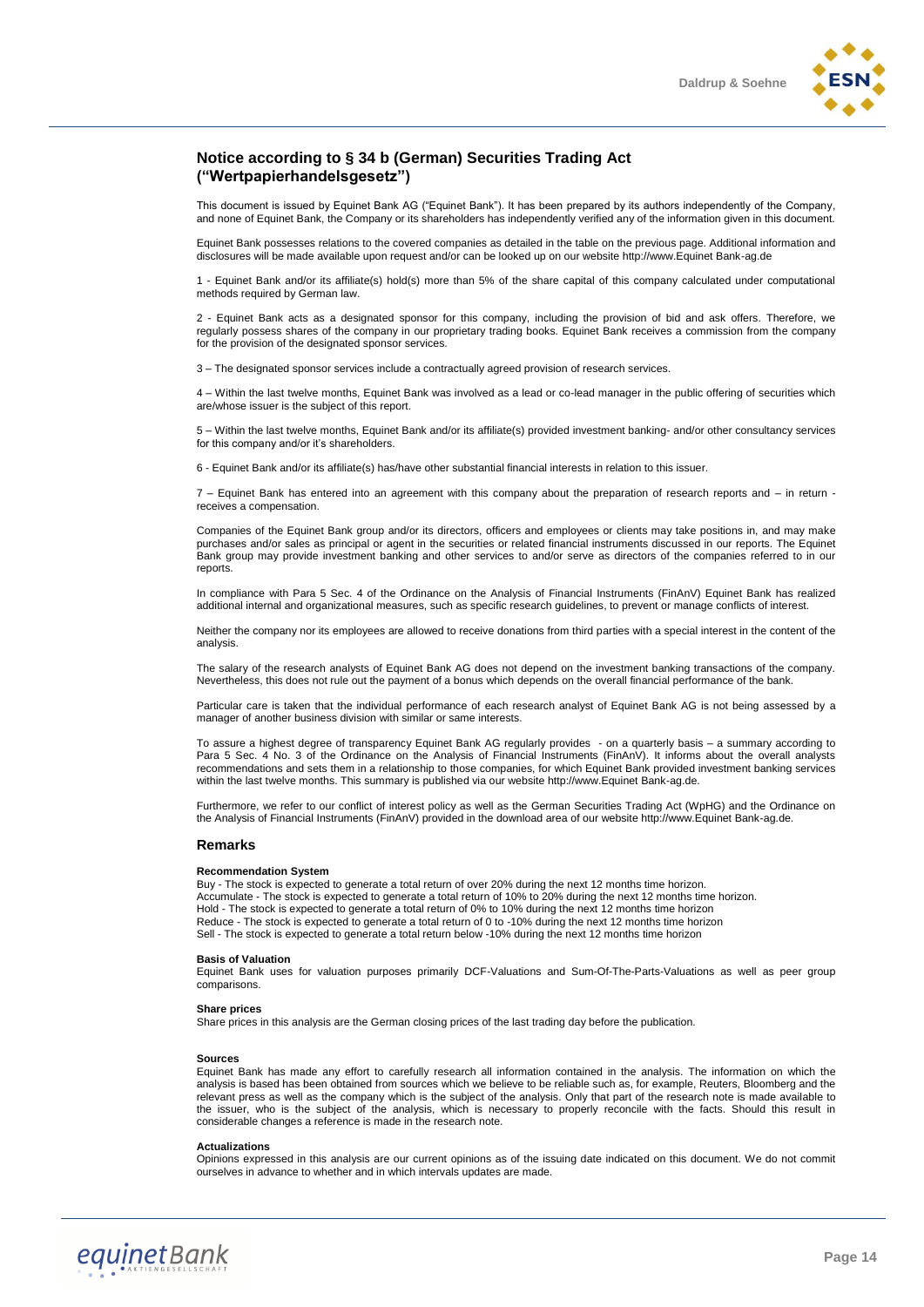

#### **DISCLAIMER**

THE PREPARATION OF THIS DOCUMENT IS SUBJECT TO REGULATION BY GERMAN LAW. THIS DOCUMENT IS BEING SUPPLIED TO YOU SOLELY IN YOUR CAPACITY AS A PROFESSIONAL INSTITUTIONAL INVESTOR FOR YOUR INFORMATION AND MAY NOT BE REPRODUCED OR PASSED ON, DIRECTLY OR INDIRECTLY, TO ANY OTHER PERSON OR PUBLISHED, IN WHOLE OR IN PART, FOR ANY PURPOSE. NEITHER THIS DOCUMENT NOR ANY COPY OF IT MAY BE TAKEN OR TRANSMITTED INTO AUSTRALIA, CANADA OR JAPAN OR DISTRIBUTED, DIRECTLY OR INDIRECTLY, IN AUSTRALIA, CANADA OR JAPAN OR TO ANY RESIDENT THEREOF.

THE DELIVERY OF THIS RESEARCH REPORT TO U.S. PERSONS IN THE UNITED STATES OF AMERICA IS MADE BY AND UNDER THE RESPONSIBILITY OF GSN NA, INC. (REGISTERED WITH THE SEC). THIS RESEARCH REPORT IS ONLY INTENDED FOR PERSONS WHO QUALIFY AS MAJOR U.S. INSTITUTIONAL INVESTORS, AS DEFINED IN SECURITIES EXCHANGE ACT RULE 15A-6, AND DEAL WITH GSN NA, INC. HOWEVER, THE DELIVERY OF THIS RESEARCH REPORT OR SUMMARY TO ANY U.S. PERSON SHALL NOT BE DEEMED A RECOMMENDATION OF GSN NA, INC. TO EFFECT ANY TRANSACTIONS IN THE SECURITIES DISCUSSED HEREIN OR AN ENDORSEMENT OF ANYOPINION EXPRESSED HEREIN. GSN NA, INC. MAY FURNISH UPON REQUEST ALL INVESTMENT INFORMATION AVAILABLE TO IT SUPPORTING ANY RECOMMENDATIONS MADE IN THIS RESEARCH REPORT. ALL TRADES WITH U.S. RECIPIENTS OF THIS RESEARCH SHALL BE EXECUTED THROUGH GSN NA, INC.

THIS DOCUMENT IS FOR DISTRIBUTION IN THE U.K. ONLY TO PERSONS WHO HAVE PROFESSSIONAL EXPERIENCE IN MATTERS RELATING TO INVESTMENTS AND FALL WITHIN ARTICLE 19(5) OF THE FINANCIAL SERVICES AND MARKETS ACT 2000 (FINANCIAL PROMOTION) ORDER 2005 (THE "ORDER") OR (ii) ARE PERSONS FALLING WITHIN ARTICLE 49(2)(A) TO (D) OF THE ORDER, NAMELY HIGH NET WORTH COMPANIES, UNINCORPORATED ASSOCIATIONS ETC (ALL SUCH PERSONS TOGETHER BEING REFERRED TO AS "RELEVANT PERSONS"). THIS DOCUMENT MUST NOT BE ACTED ON OR RELIED UPON BY PERSONS WHO ARE NOT RELEVANT PERSONS. ANY INVESTMENT OR INVESTMENT ACTIVITY TO WHICH THIS DOCUMENT RELATES IS AVAILABLE ONLY TO RELEVANT PERSONS AND WILL BE ENGAGED IN ONLY WITH RELEVANT PERSONS.

THE DISTRIBUTION OF THIS DOCUMENT IN OTHER JURISDICTIONS OR TO RESIDENTS OF OTHER JURISDICTIONS MAY ALSO BE RESTRICTED BY LAW, AND PERSONS INTO WHOSE POSSESSION THIS DOCUMENT COMES SHOULD INFORM THEMSELVES ABOUT, AND OBSERVE, ANY SUCH RESTRICTIONS. BY ACCEPTING THIS REPORT YOU AGREE TO BE BOUND BY THE FOREGOING INSTRUCTIONS. YOU SHALL INDEMNIFY EQUINET BANK AGAINST ANY DAMAGES, CLAIMS, LOSSES, AND DETRIMENTS RESULTING FROM OR IN CONNECTION WITH THE UNAUTHORIZED USE OF THIS DOCUMENT.

This report is for informational purposes only and has no regard to the specific investment objectives, financial situation or particular needs of any specific recipient. This publication is intended to provide information to assist institutional investors in making their own investment decisions, not to provide investment advice to any specific investor. Therefore, investments discussed and recommendations made herein may not be suitable for all investors: readers must exercise their own inde-pendent judgment as to the suitability of such investments and recommendations in the light of their own investment objectives, experience, taxation status and financial position.

The information herein is believed by Equinet Bank to be reliable and has been obtained from sources believed to be reliable, but Equinet Bank makes no representation as to the accuracy or completeness of such information. The information given in this report is subject to change without notice; it may be incomplete or condensed and it may not contain all material information concerning the Company. Opinions expressed herein may differ or be contrary to opinions expressed by other business areas of the Equinet Bank group as a result of using different assumptions and criteria. Equinet Bank is under no obligation to update or keep the information current. Equinet Bank provides data concerning the future development of securities in the context of its usual research activity. However, if a financial instrument is denominated in a currency other than an investor's currency, a change in exchange rates may adversely affect the price or value of, or the income derived from, the financial instrument, and such investor effectively assumes currency risk. In addition, income from an investment may fluctuate and the price or value of financial instruments de-scribed in this report, either directly or indirectly, may rise or fall. Furthermore, past performance is not necessarily indicative of future results. Neither the author nor Equinet Bank accepts any liability whatsoever for any loss howsoever arising from any use of this publication or its contents or otherwise arising in connection herewith, except as provided for under applicable regulations.

Equinet Bank shall only be liable for any damages intentionally caused or which result from any gross negligence of Equinet Bank. Further Equinet Bank shall be liable for the breach of a material obligation of Equinet Bank, however, limited to the amount of the typical foreseeable which shall in no event exceed the amount of EUR 10,000. German law shall be applicable and court of jurisdiction for all disputes shall be Frankfurt/Main (Germany).

#### **Competent Supervisory Authority**:

Bundesanstalt für Finanzdienstleistungsaufsicht -BaFin- (Federal Financial Supervisory Authority) Graurheindorfer Straße 108, 53117 Bonn and Marie-Curie-Str. 24-28, 60439 Frankfurt am Main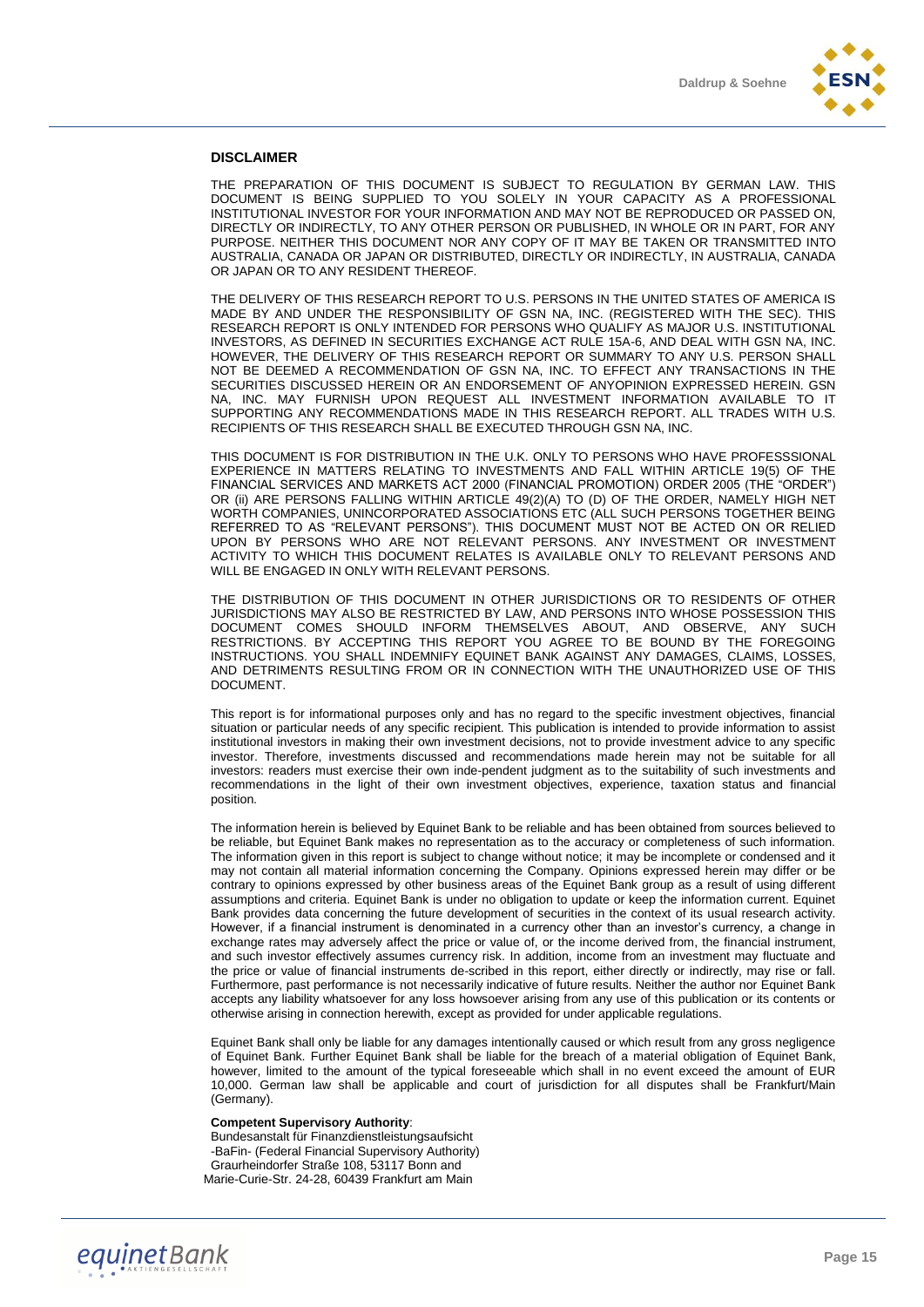

#### **Recommendation history for DALDRUP & SOEHNE**

| <b>Date</b> | ≀ecommendation | t price<br>. .               | date<br>- הי           |
|-------------|----------------|------------------------------|------------------------|
| 08. Mrz 18  | Bư             | 14.50                        | $\sim$<br>. <u>.</u> . |
| 19. Jun 17  | Bư             | $\sim$<br>U.                 | $\epsilon$<br>u<br>. . |
| 08. Feb 1   | Bư             | $\sim$ $\sim$ $\sim$<br>9.50 | 0.00                   |
|             |                |                              |                        |

*Source: Factset & ESN, price data adjusted for stock splits.*

*This chart shows equinet Bank continuing coverage of this stock; the current analyst may or may not have covered it over the entire period. Current analyst: Winfried Becker (since 11/01/2017)*

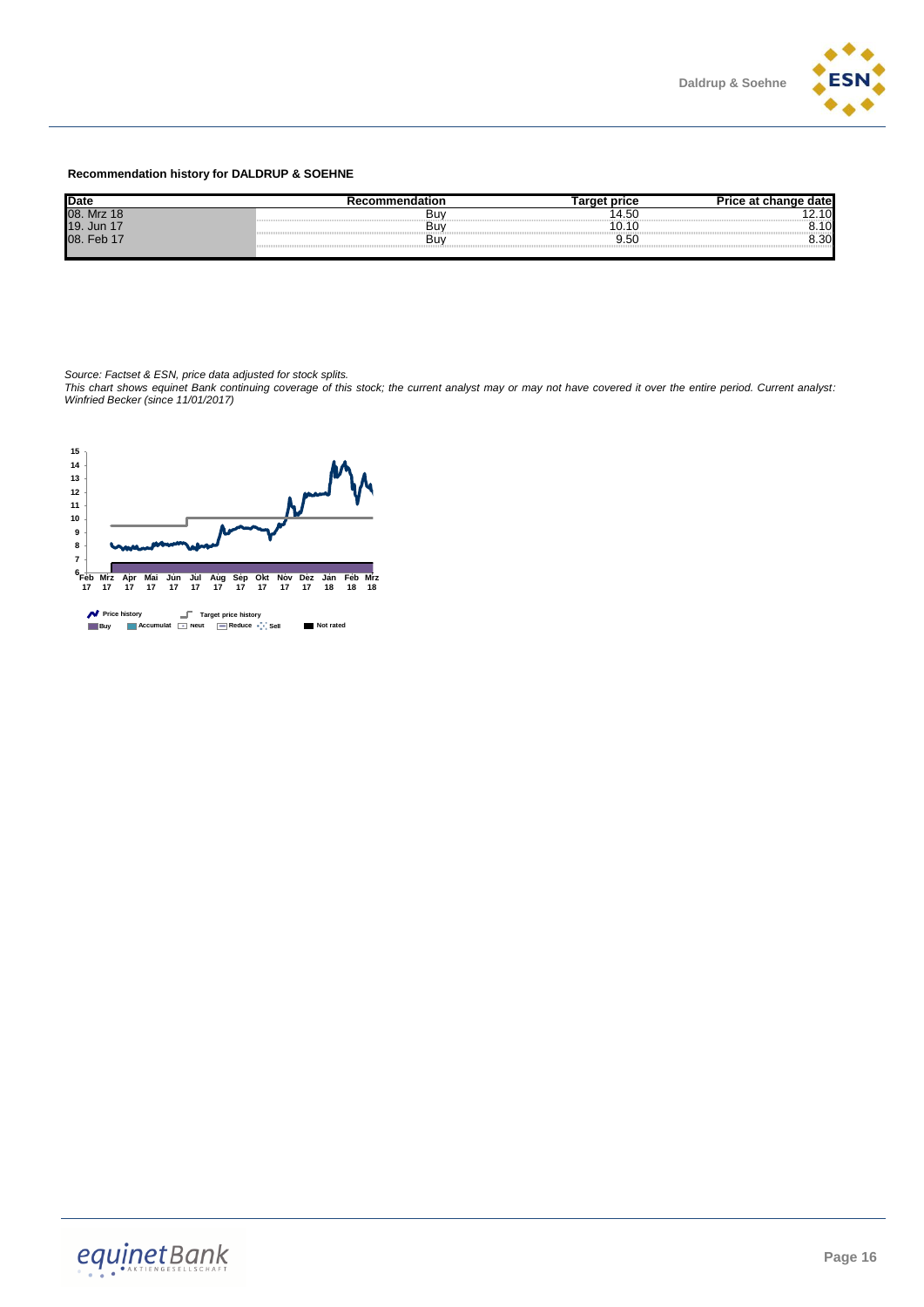

# **ESN Recommendation System**

The ESN Recommendation System is **Absolute**. It means that each stock is rated on the basis of a **total return**, measured by the upside potential (including dividends and capital reimbursement) over a **12 month time horizon**.

| REDHCE. |     | NEUTRAL ACCUMULATE |  |
|---------|-----|--------------------|--|
|         | -n. | EQ                 |  |

The ESN spectrum of recommendations (or ratings) for each stock comprises 5 categories: **Buy (B), Accumulate (A), Neutral (N), Reduce (R) and Sell (S)**.

Furthermore, in specific cases and for a limited period of time, the analysts are allowed to rate the stocks as **Rating Suspended (RS)** or **Not Rated (NR)**, as explained below.

#### **Meaning of each recommendation or rating:**

- **Buy**: the stock is expected to generate total return of **over 15%** during the next 12 months time horizon
- **Accumulate:** the stock is expected to generate total return of **5% to 15%** during the next 12 months time horizon
- **Neutral**: the stock is expected to generate total return of **-5% to +5%** during the next 12 months time horizon
- **Reduce**: the stock is expected to generate total return of **-5% to -15%** during the next 12 months time horizon
- **Sell**: the stock is expected to generate total return **under -15%** during the next 12 months time horizon
- **Rating Suspended**: the rating is suspended due to a change of analyst covering the stock or a capital operation (take-over bid, SPO, …) where the issuer of the document (a partner of ESN) or a related party of the issuer is or could be involved
- **Not Rated**: there is no rating for a company being floated (IPO) by the issuer of the document (a partner of ESN) or a related party of the issuer

Certain flexibility on the limits of total return bands is permitted especially during higher phases of volatility on the markets

#### **Equinet Bank Ratings Breakdown**



For full ESN Recommendation and Target price history (in the last 12 months) please see ESN Website [Link](http://www.esnpartnership.eu/research_and_database_access) Date and time of production: *8 March 2018: 17:54 CET* First date and time of dissemination: *8 March 2018: 17:59 CET*